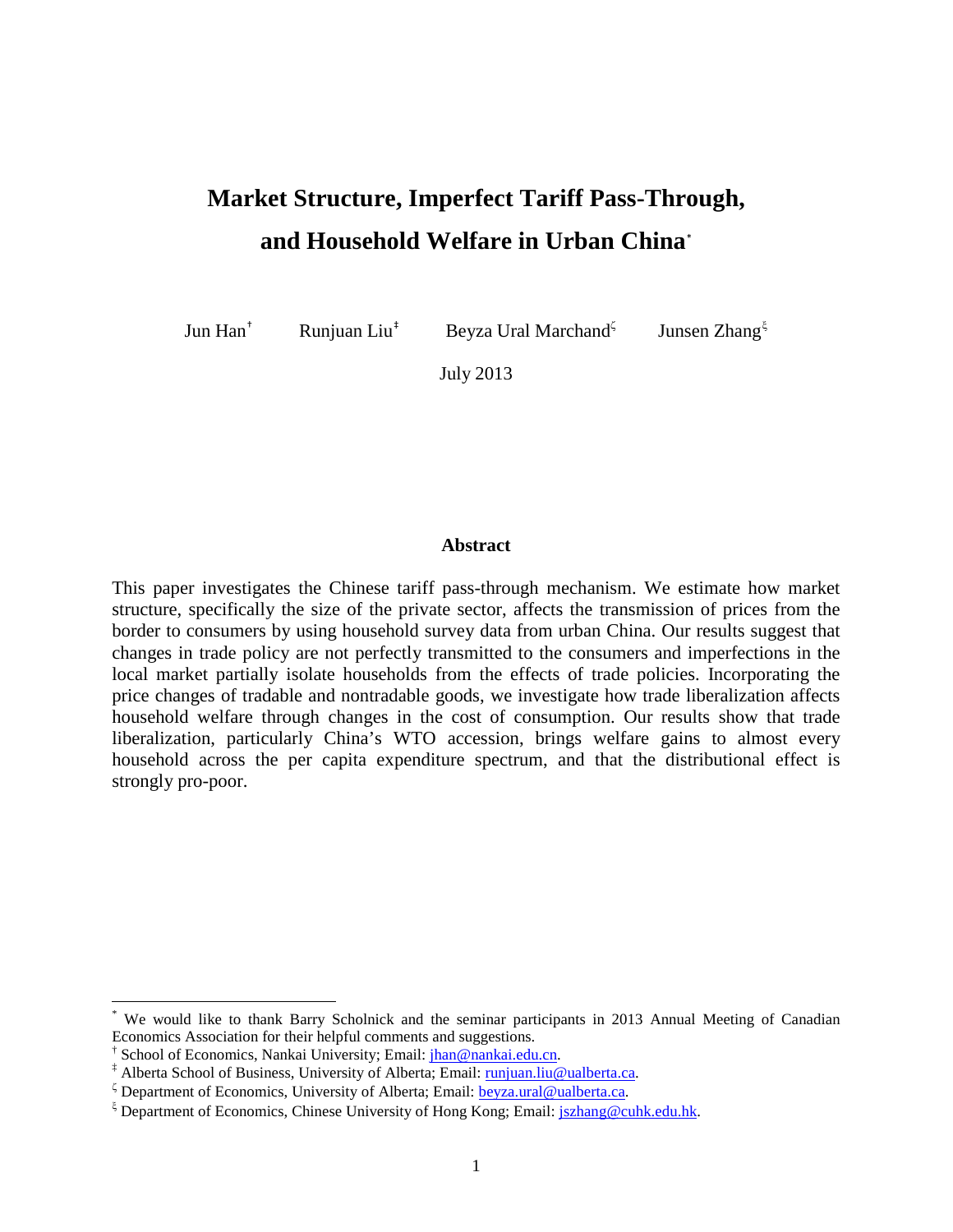### **1. Introduction**

Trade liberalization along the border could affect households and individuals through two main channels. First, in the income channel, trade policies affect household welfare through wages and employment, and second, in the consumption channel, trade policies affect household welfare through the prices of goods consumed by the household (United Nations, 2012). Although income effect has been intensively explored in the literature (i.e., Goldberg and Pavcnik, 2003; Zhu and Trefler, 2005; Hanson, 2007; Verhoogen, 2008; Topalova, 2010; Han, Liu and Zhang, 20[1](#page-1-0)2), consumption effect of trade liberalization through price changes is understudied.<sup>1</sup>

Recent studies have suggested, however, that price effect might be essential in estimating the welfare gains of trade. Broda and Weinstein (2008) and Broda, Leibtag, and Weinstein (2009) show that, contrary to common beliefs, adjusting income and poverty measures to account for prices paid by each individual, reveals that Americans in every income group are substantially better off than they were before. Faber (2012) finds that access to cheap US inputs reduces the relative price of higher quality products, and thus, leads to a significant increase in Mexican real income inequality. The current paper contributes to the literature by using Chinese urban household survey data to study empirically the welfare gains of trade liberalization through changes in consumer prices.

Reductions in import tariff rates may reduce domestic prices, and improve consumer welfare if markets can transmit the price changes from the border to consumers. However, imperfections in the market mechanism often lead to imperfect pass-through rates. Whether or not a household benefits from trade liberalization depends on the structure and the efficiency of

<span id="page-1-0"></span><sup>&</sup>lt;sup>1</sup> The literature has examined the impact of trade liberalization on labor income (Hanson, 2007), on wage inequality, (Han, Liu, and Zhang; 2012; Helpman, Itskhoki, Muendler and Redding, 2013; Verhoogen, 2008; Zhu and Trefler; 2005), on poverty (Hasan et al. 2007; McCaig, 2011; Topalova, 2010), and on employment (Goldberg and Pavcnik, 2003). See Winters, McCulloch and McKay (2004) and Goldberg and Pavcnik (2007) for surveys of the literature.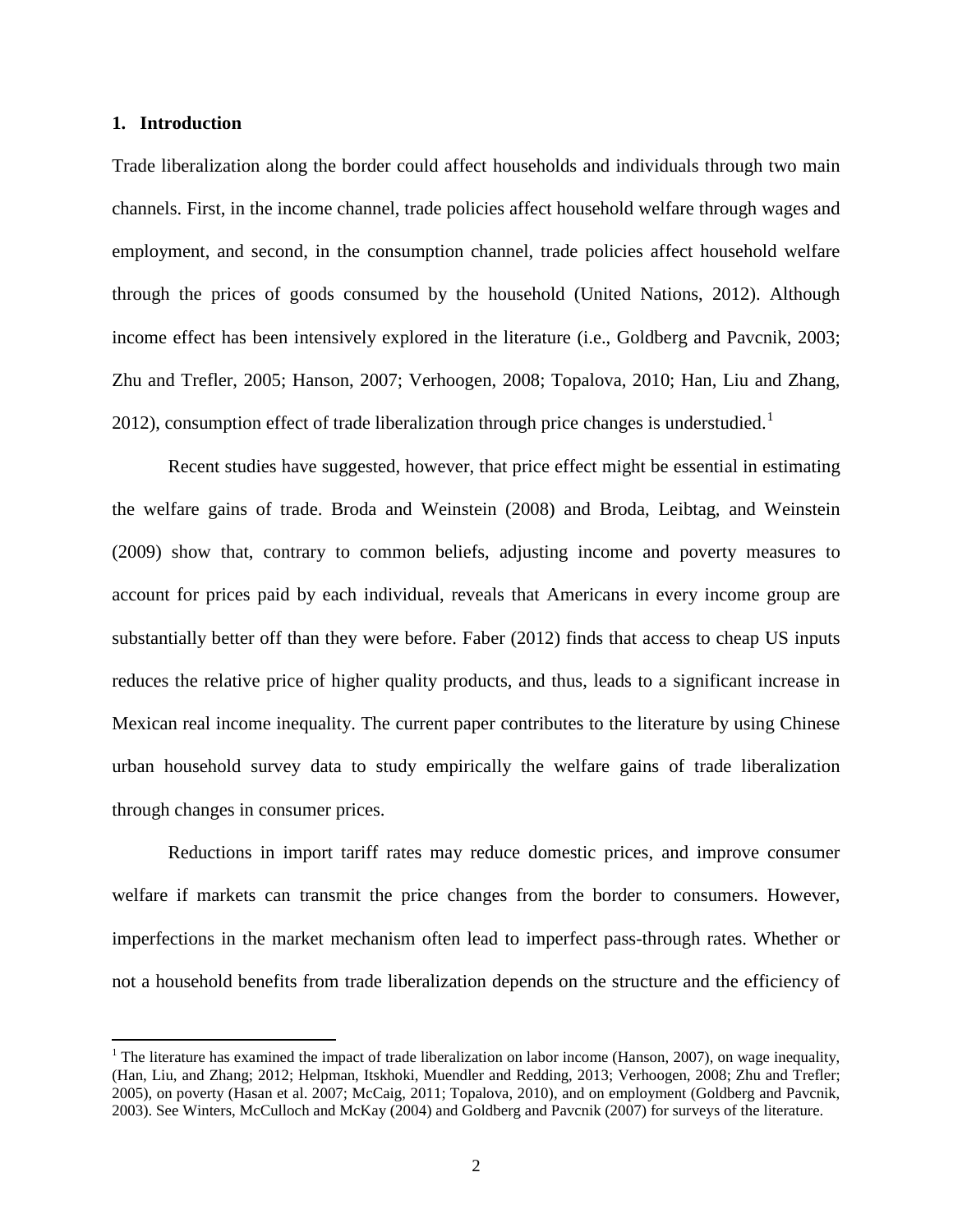the product market in which the consumption goods are being produced and sold. The literature on tariff pass-through focuses on trade costs related to the geographic characteristics of localities, such as the distance to the border (Nicita, 2009; Atkin and Donaldson, 2012), or the relative isolation of markets in rural versus urban settings (Ural Marchand, 2012). This paper contributes to the literature by offering novel evidence on the role of market structure, specifically the size of the private sector, in the domestic economy, that determines the tariff pass-through.

If domestic industries are imperfectly competitive, changes in tariffs may be absorbed by profit margins or markups (Campa and Goldberg, 2002). In this case, prices may not decrease to reflect the full extent of tariff reductions, even in the absence of other frictions in the market. Atkin and Donaldson (2012) have further shown how the market power of intermediaries in domestic industries affects the mark-ups and hence results in different rates of tariff pass-through within sub-Saharan Africa. In the case of China, a more relevant market imperfection is the share of state-owned enterprises (SOEs) in the domestic industries. A heavily regulated domestic industry that is dominated by the state would have limited flexibility to adjust to the changing cost conditions (Szamosszegi and Kyle, 2011). In contrast, a rising private sector has created markets and accelerated competition in China (Naughton, 1994; Jin and Qian, 1998; Park, Li, and Tse, 2006). This should improve the ability of domestic markets to transfer the tariff reductions to consumers.

The substantial Chinese trade liberalization, accompanied by the reform of SOEs, provides a unique setting to analyze the role of private sector in the tariff pass-through, and to assess the welfare gains of trade liberalization through price changes. First, China has been consistently opening its economy since the early 1990s, as exemplified by its World Trade Organization (WTO) accession in 2001. Figure 1 presents the trends in the average tariff rates for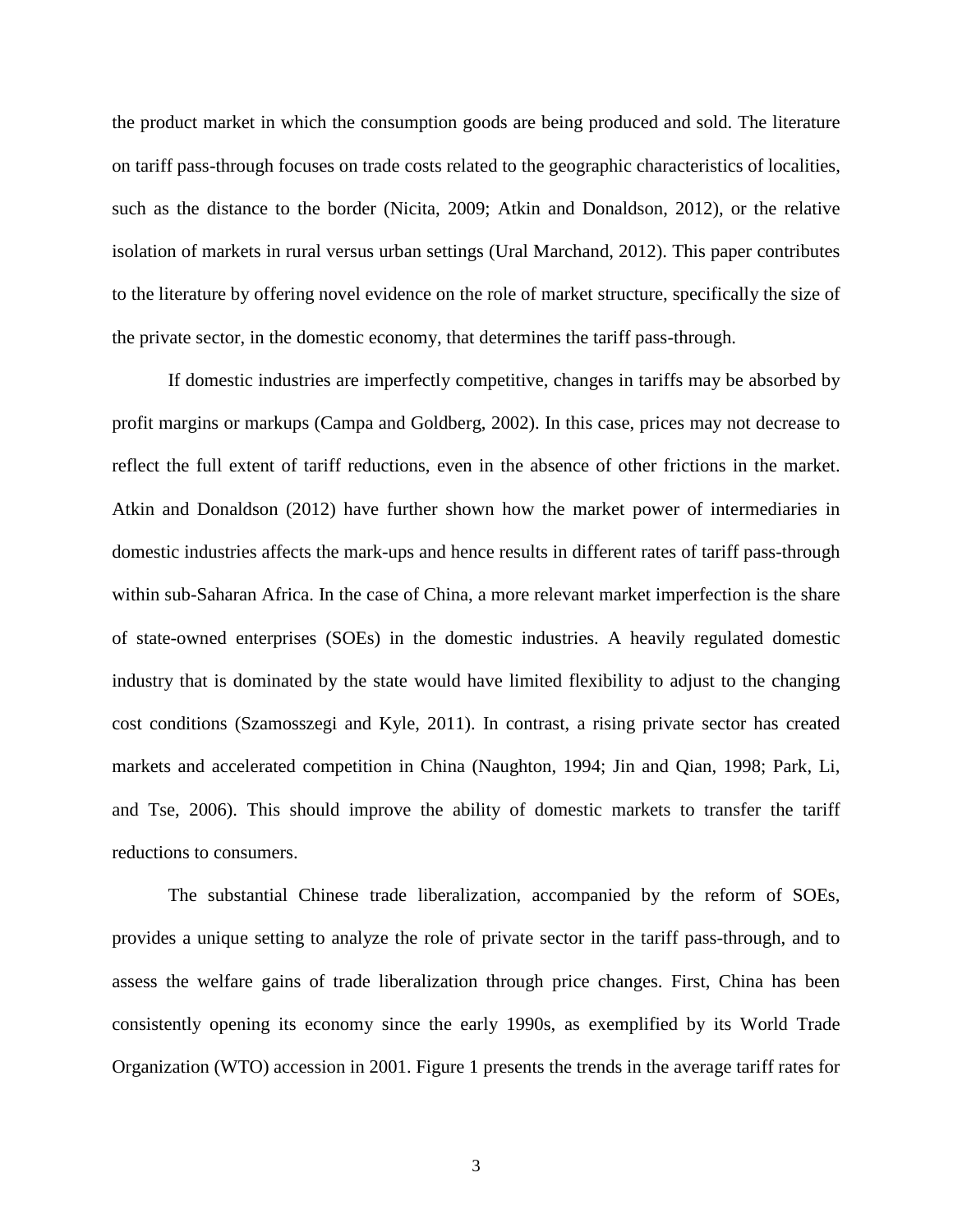major tradable goods in China, namely, Food and Beverage, Clothing and Household Equipment. Each category has experienced profound tariff cuts from 1992 to 2008. Particularly, the average tariff cut due to WTO accession was 38% from 2000 to 2002. Second, China has been transforming from a centrally-planned into a market-oriented economy since the early 1990s (Fan and Wei, 2006; Han, 2006; Brandt and Rawski, 2008). A unique feature of the transition process in China is the reallocation of resources from SOEs to enterprises outside the state sector (Brandt, Hsieh and Zhu, 2008). The relative size of the private sector in urban China has increased from 24% in 1992 to 50% in 2008 (see Figure 2). This paper contributes to the literature by studying how the substantial tariff reductions affect households through price changes, and more importantly, how the tariff reductions interact with the expansion of the private sector.

The empirical approach in this paper is based on the methodology used in Deaton (1989), Porto (2006), Nicita (2009), and Ural Marchand (2012). This paper first investigates the Chinese tariff pass-through mechanism and estimates how market structure (specifically the share of the private sector) affects the transmission of prices of tradable goods from border to consumer by using urban household survey data. Second, nonradable services have gradually become an important part of the household consumption basket in urban China. Hence, this paper incorporates nontradable services into our welfare analysis by estimating how the prices of nontradables respond to the price changes of tradables in general equilibrium. Finally, the paper uses household survey data to estimate the welfare effects on each household according to the importance of these tradable and nontradable goods in their consumption basket. The paper further investigates the distribution of these welfare estimates across the expenditure spectrum to assess whether the trade reforms in China have been regressive or progressive.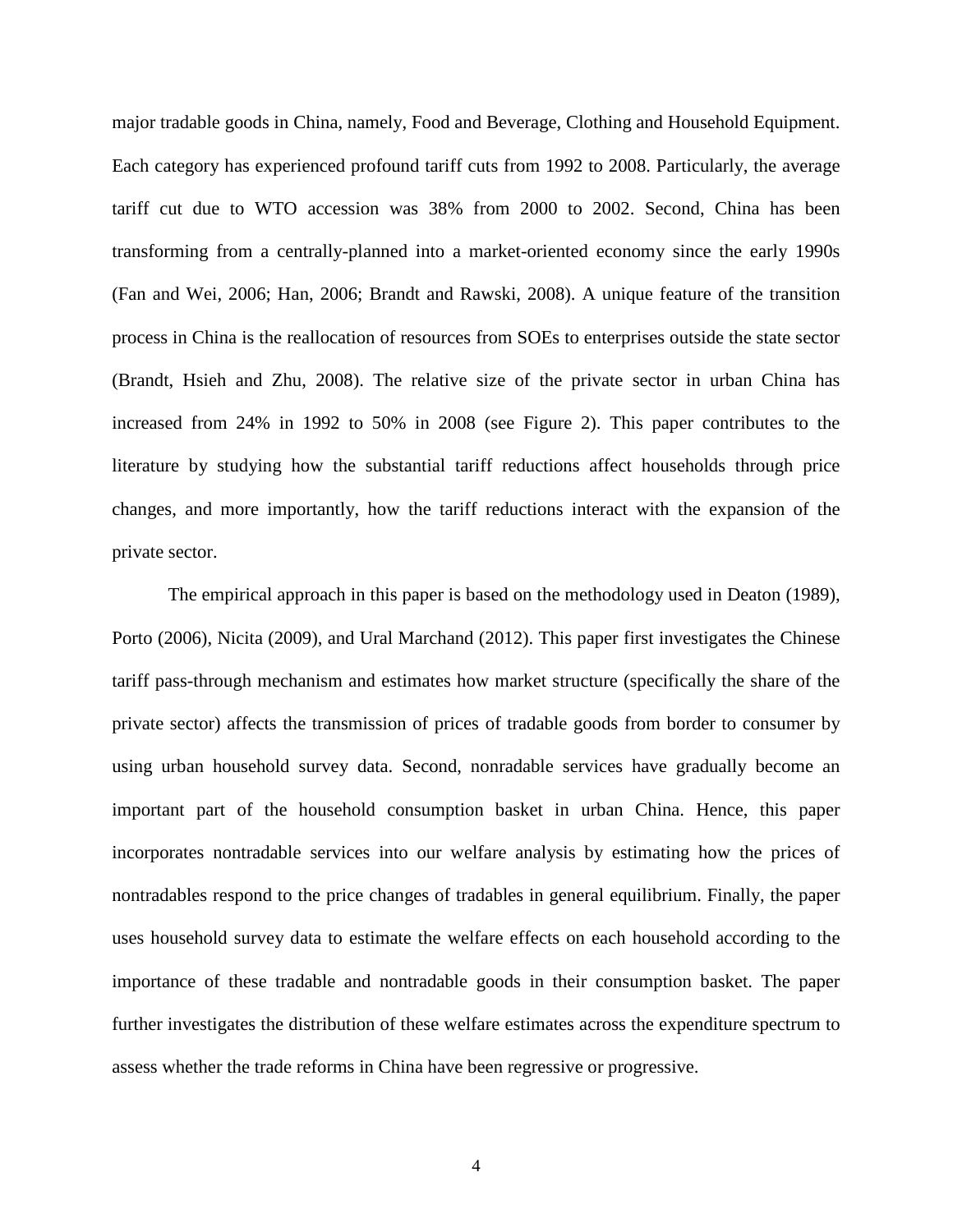Our results suggest that reductions in tariffs are not perfectly transmitted to consumer prices. The pass-through rate is found to be higher in cities with a higher share of the private sector. A 10 percent increase in the size of the private sector is associated with 4.1 percent higher tariff pass-through. A city with an average size of the private sector has an approximate tariff pass-through rate of 35 percent. In comparison, a city in which all enterprises are state-owned has a tariff pass-through rate of only 16 percent. When the differences of market structure across cities are considered, the results show that tariff pass-through rates vary substantially across Chinese cities, ranging from 18 to 47 percent. The estimates for these elasticities are relatively lower in inland cities, and for relatively homogenous goods, such as Food and Beverages. Our results also suggest that changes in traded good prices do influence the prices of some nontraded services such as Health, Transportation and Housing, but to a limited extent.

Even with the relatively restrictive price transmission, we show that China's accession to the WTO has a pro-poor impact on household welfare. The poorest households at the left end of the distribution experience a 15 percent gain in their welfare relative to their initial expenditure levels. This effect monotonically decreases along the per capita expenditure distribution until it is insignificantly different than zero for the better-off households at the right end of the distribution. In addition, households are affected mainly through the prices of traded goods, rather than nontraded services, because nontraded prices are not substantially affected and the expenditure shares of these services are relatively low.

The paper is organized as follows. In Section 2, we discuss the literature and outline the empirical methodology. In Section 3, we provide empirical evidence on the role of market structure in tariff pass-through. In Section 4, we estimate the price elasticities of nontradable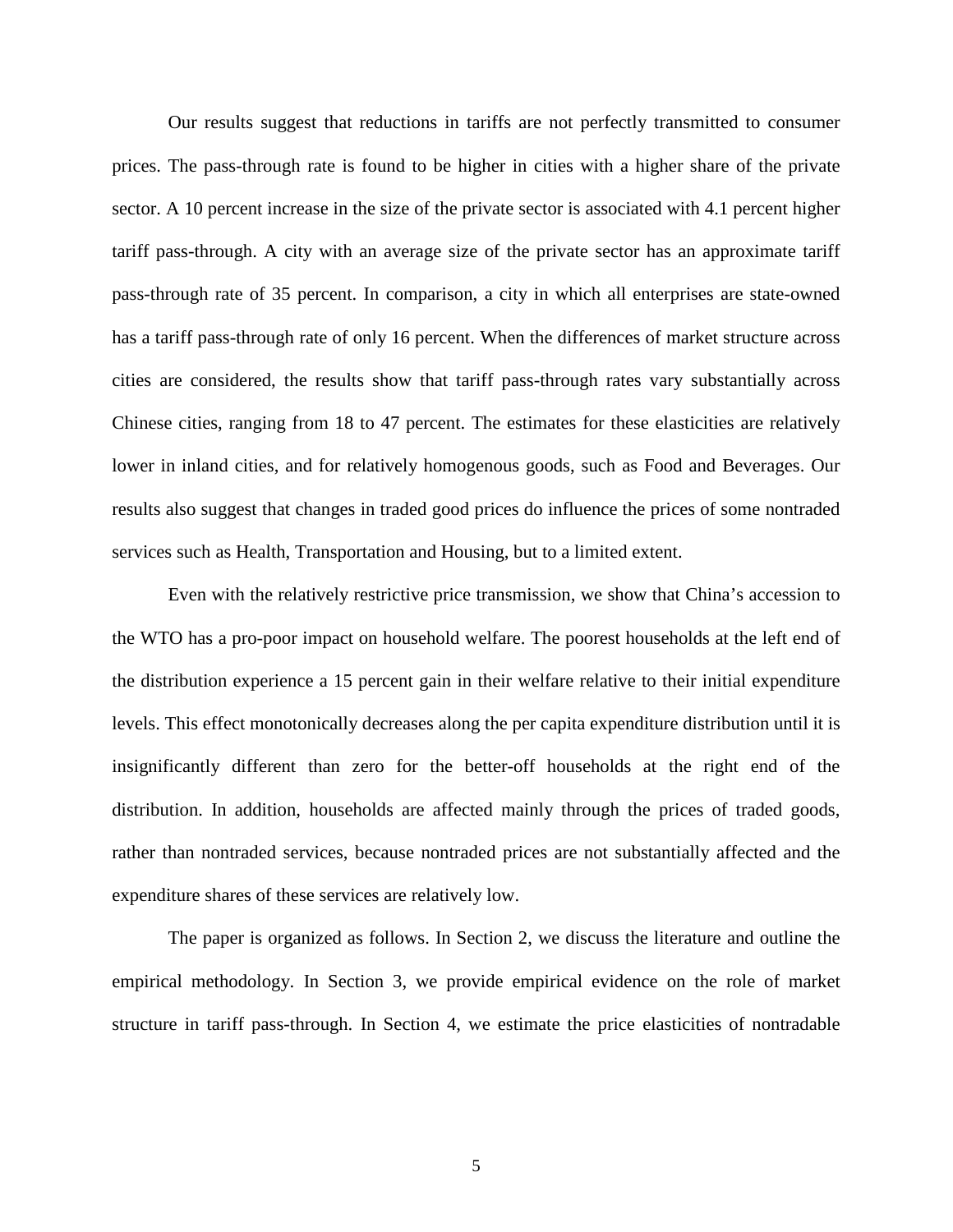goods. In Section 5, we assess the consumption effects of trade liberalization in urban China. Section 6 concludes the paper.

### **2. Literature and methodology**

In most countries, changes in trade policy are not fully reflected in domestic consumer prices. The literature has emphasized imperfect competition among foreign exporters, and a tariffinduced change in a country's terms of trade as the major reasons for tariff pass-through rates that are less than unity (Feenstra, 1989 and 1995). However, there are only a few papers in the literature that have studied how domestic factors affect the pass-through of tariff rates. These studies focus on the role of trade costs, particularly the distance of households from the border or nearest port (Nicita, 2009; Atkin and Donaldson, 2012), and the relative isolation of households from functioning product markets in rural versus urban areas (Ural Marchand, 2012).

These papers document how trade policy influences households varies greatly across different regions, even though tariffs are reduced at the national level. Nicita (2009) finds that tariff pass-through was significantly higher in the Mexican states closest to the United States border, and thus households living in these states benefited relatively more from the reductions in tariffs. Atkin and Donaldson (2012) find that intra-national trade costs in Africa are extremely high, which leads to welfare loss for isolated locations. Pass-through estimates in India also suggest that reductions in tariffs increased domestic consumer welfare more in states that are closer to major ports and in urban areas (Ural Marchand, 2012). However, there are no studies that investigate the role of market structure in the domestic market. The current paper contributes to the literature by estimating how the change in market structure, specifically the changing size of the private sector, influences tariff pass-through.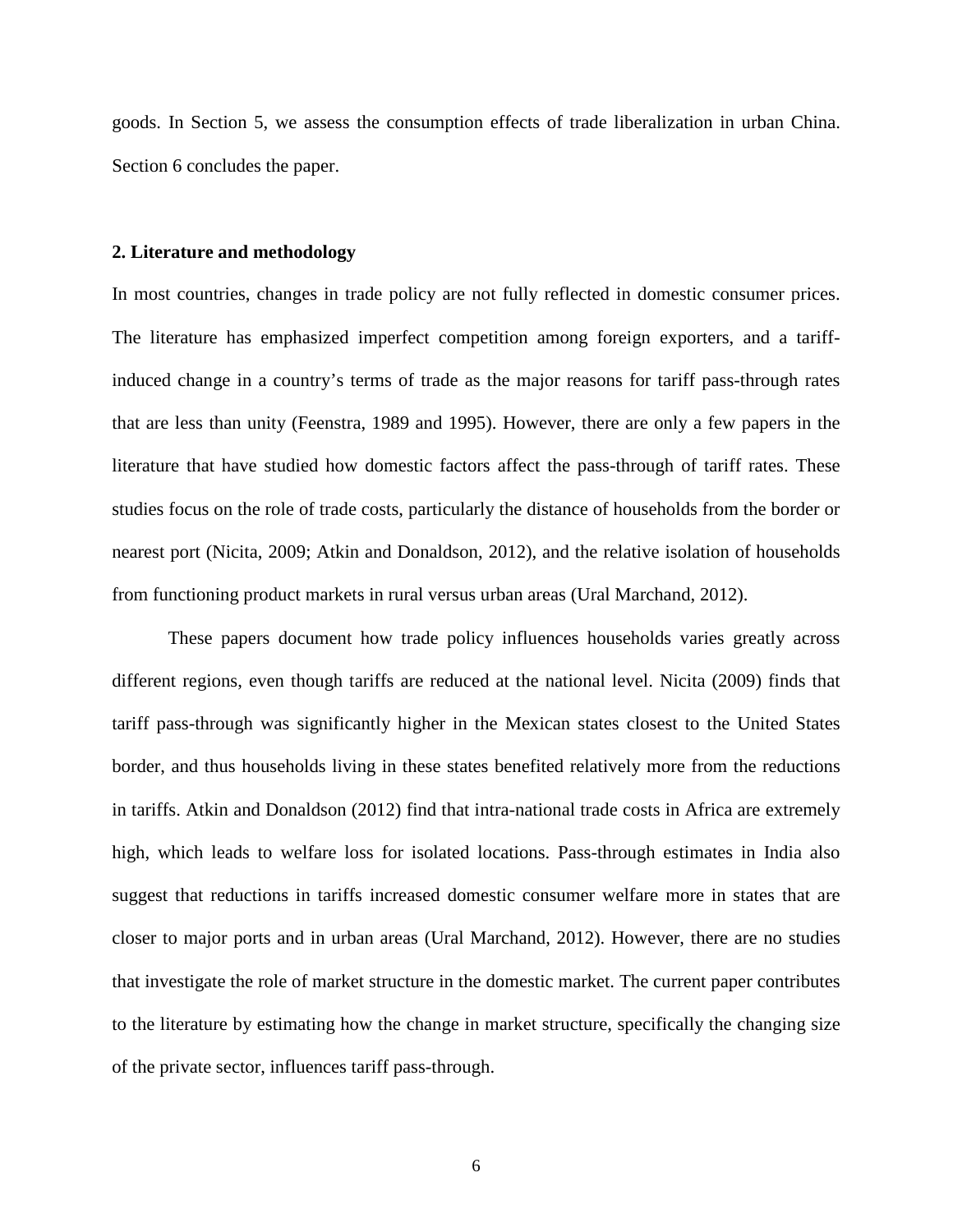In general, the theory of tariff pass-though is based on an extensive literature that investigates the extent to which movements in exchange rates affect import prices of goods. The profit maximization of a monopolist exporter implies that there is a symmetric response of import prices to changes in exchange rates and changes in tariffs (Feenstra, 1989), and thus exchange rate pass-through estimates have implications for trade policy (see Goldberg and Knetter (1997) for literature review). Most of the literature find incomplete pass-through, suggesting that there are mechanisms that make domestic prices less volatile than exchange rates. In OECD countries, the pass-through has been estimated as 46 percent in the short run, while country-specific estimates vary significantly (Campa and Goldberg, 2005).

The exchange rate pass-through literature provides various theories on the role of market structure. Studies that use Cournot oligopoly pricing conclude that the market power of foreign firms in the domestic industry results in an exchange rate pass-through that is less than unity. Bernhofen and Xu (2000) derive a pricing equation using a homogenous product imperfect competition model to estimate the link between market structure and exchange rate pass-through. They conclude that firms that exercise significant market power results in an imperfect exchange rate pass-through onto domestic prices. Other studies have focused on the market power of domestic firms and examined its implications for exchange rate pass-through. Lee (1997) investigates the exchange rate pass-through to import prices in Korea, and finds that the domestic market concentration of each industry reduces the pass-through rate.

Most recent literature that estimate the effect of a price change on household welfare uses the approach developed by Deaton (1989). In this framework, the welfare gain is estimated as the negative compensating variation, i.e. the negative of the amount the household would need to maintain their welfare level prior to the policy change. A major advantage of this framework is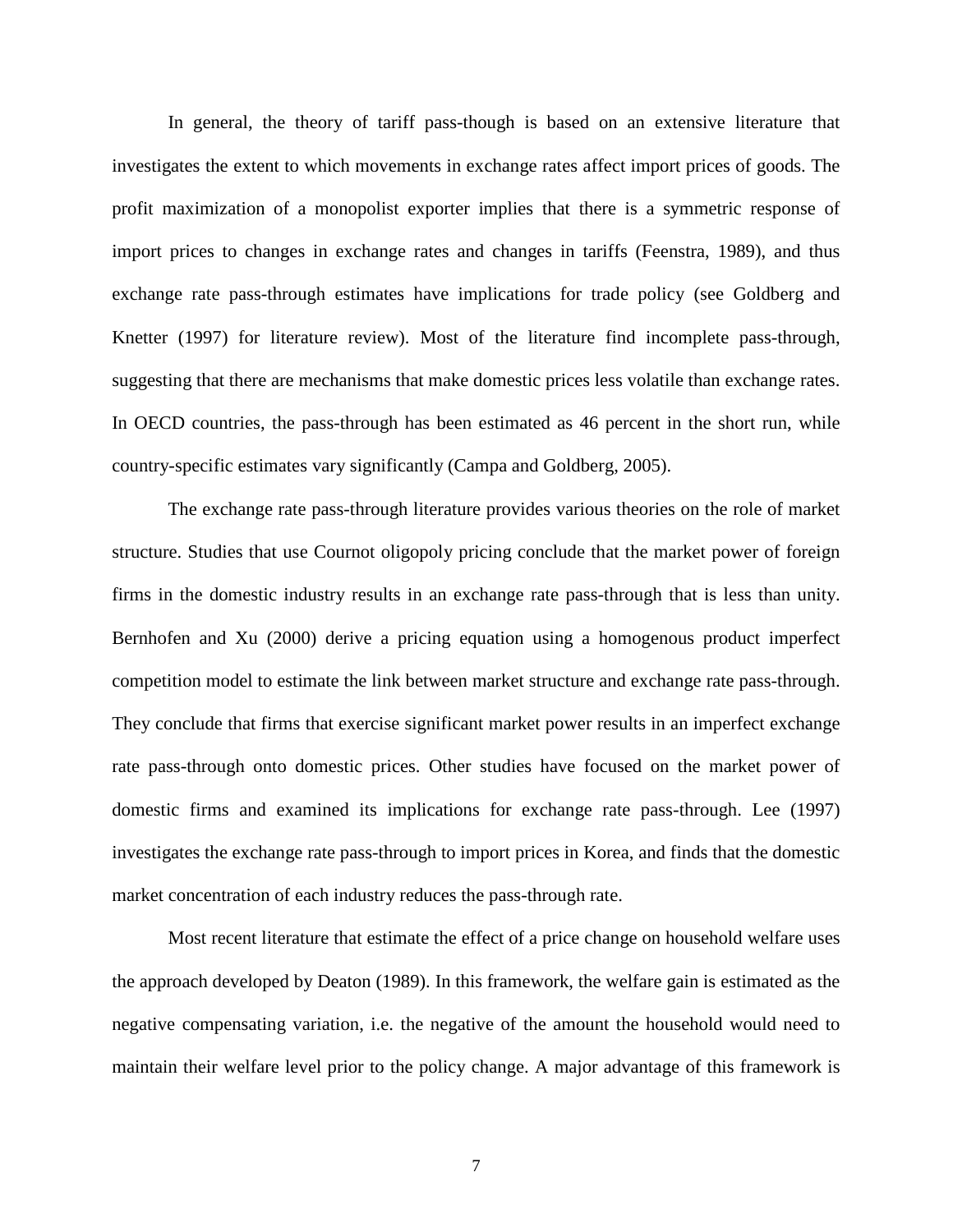the ability to maintain heterogeneity across households in terms of their consumption baskets and locations, which allows us to investigate the factors that enhance or mitigate the welfare impacts of the trade policy. Porto (2006) extends Deaton's framework to study the welfare impact of Mercosur free-trade zone on Argentinian households. He concludes that households do not significantly benefit from a reduction in cost of consumption, but rather from an increase in their wage incomes. Other studies that incorporate imperfect tariff pass-through (Nicita 2009; Ural Marchand 2012), and linkages between production and consumption decisions by households (Seshan, 2005) show that trade liberalization generally increases real incomes of households and reduces poverty rates.

In this paper, we apply this methodology to estimate the effect of trade liberalization on household welfare in urban China. Specifically, we offer the first study that estimates the welfare gains through changes in consumer prices in urban China. First, we estimate the imperfect passthrough of tariff cuts on the prices of tradable goods, and provide new evidence on the role of local market structure. Second, we incorporate the nontradable goods into our welfare analysis by estimating how the prices of nontradable goods respond to the price changes of tradable goods. Last, we provide estimations on the consumption effects of tariff cuts in urban China. Detailed discussions on each step are presented in the following three sections.

#### **3. Market structure and imperfect tariff pass-through**

To understand the consumption effect of trade liberalization on Chinese households, we first explore how tariff cuts along the border are transmitted to domestic consumption prices. The standard framework to estimate the tariff pass-through is as follows (Feenstra, 1989; Porto, 2006; Nicita, 2009; and Ural Marchand, 2012):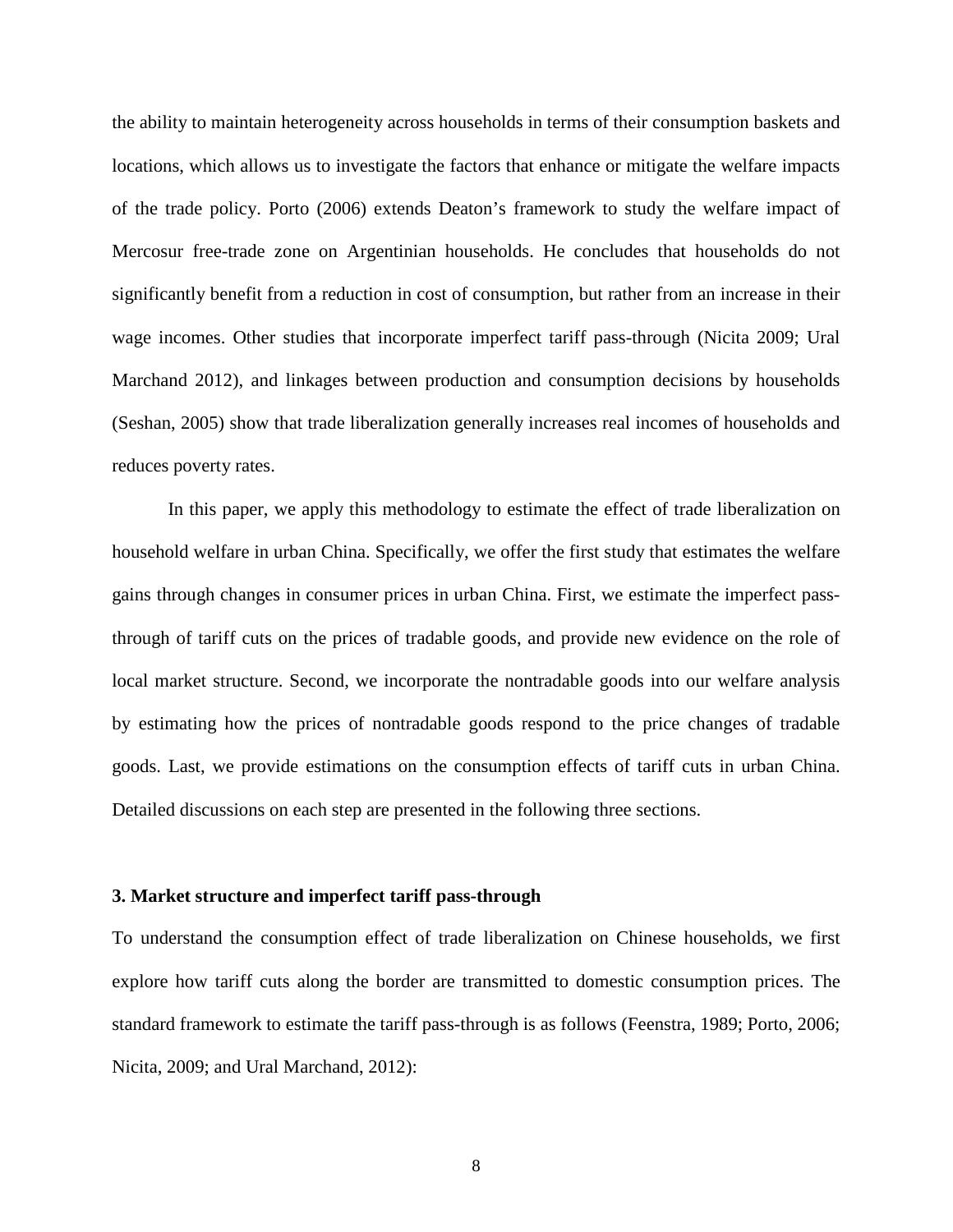$$
ln p_{ict} = \alpha_0 + \alpha_1 ln(1 + \tau_{it}) + \alpha_3 P_{it}^W + \alpha_4 T C_{ct} + \delta_c + \gamma_t + \lambda_i t + \varepsilon_{ict}
$$
 (1)

where  $p_{ict}$  is the domestic consumer price of traded good *i* in city *c* at time *t*;  $\tau_{it}$  is the advalorem tariff rate of good *i* and time *t*;  $P_{it}^{w}$  is the U.S. export price of good *i* at time *t*; and  $TC_{ct}$ is the trade costs in city  $c$  at time  $t$ .  $\delta_c$  indicates city fixed effects that control for city-level shocks common to all commodities.  $\gamma_t$  indicates time fixed effects that control for the economywide shocks common to all cities and all commodities.  $\lambda_i t$  represents commodity specific trends to account for changes that affect producer cost of each good, such as availability of imported inputs, reduced factor prices or improved technology. In this standard framework,  $\alpha_1$  is the coefficient for the average tariff pass-through elasticity, which is the same for all cities in urban China.  $\alpha_1$  is expected to be positive and less than 1, which indicates the imperfect pass-through that has been documented in the literature (Feenstra, 1989; Porto, 2006; Nicita, 2009; and Ural Marchand, 2012).

The current paper differs from the standard pass-through framework by estimating how the changes in the market structure at the city level affects the transmission of tariff cuts into local consumption prices. Specifically, we study the effect of the relative size of the private sector on the rate at which tariff reductions are transmitted to the consumers. This is a particularly important question for China as the country has been transforming from the centrally-planned economy to a market-oriented one since 1978 (Fan and Wei, 2006; Han, 2006; Brandt and Rawski, 2008). At the outset of reform in 1978, the state sector accounted for 80 percent of urban employment and 76 percent of industrial output (Brandt, Hsieh and Zhu, 2008). Along with the restructuring of the SOEs (particularly after 1997 when the 15<sup>th</sup> Congress of the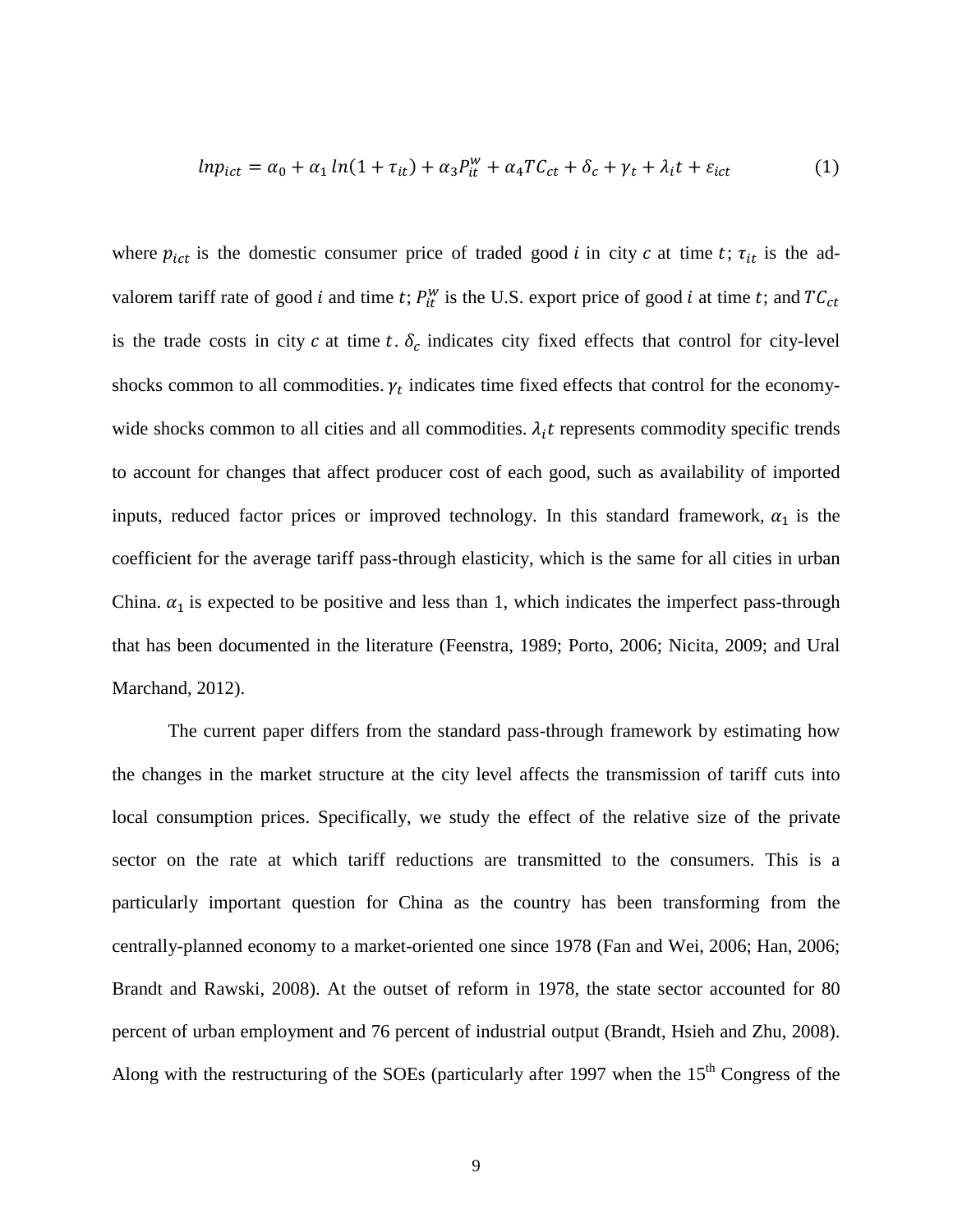Chinese Communist Party formally sanctioned ownership reforms of the state-owned firms and legalized the development of private enterprises), the share of the SOEs has substantially decreased. Meanwhile, the share of domestic private enterprises and foreign-invested enterprises has increased substantially. The share of total urban employment in private domestic and foreign enterprises increased from 8 to 24 percent between 1998 and 2007 (Zhu, 2012).

The link between the private sector share and market competition has often been proposed in the literature. Naughton (1994) finds that the entry of non-state-owned industrial firms plays a crucial role in China's reform process by creating markets and competition. Jin and Qian (1998) analyze the public and private firms in the rural area. They find that the proportion of public firms (township-village enterprises, or TVEs) to private enterprises is higher when the influence of the central government is larger, the community government power is stronger, and the level of market development is more delayed. Park, Li, and Tse (2006) regard the decentralization of government control and ownership restructuring as important institutional changes to implement market liberalization in China.

As privatization moves the economy towards a relatively more competitive equilibrium, the ability of domestic markets to translate the tariff reductions to the consumers should improve. In this case, the market share of private firms is expected to increase the pass-through rate. In China, the transition towards a more competitive market-oriented economy did not occur uniformly across the country. There was substantial variation across regions due to the different degrees of reform implementation. The privatization rates, for example, varied between 8.1% in Guizhou and 42.2% in Jiangsu during 1999 to 2004 (Bai, Lu and Tao, 2009). This finding motivates our approach of incorporating across-city variation to assess the impact of tariff reductions on domestic prices.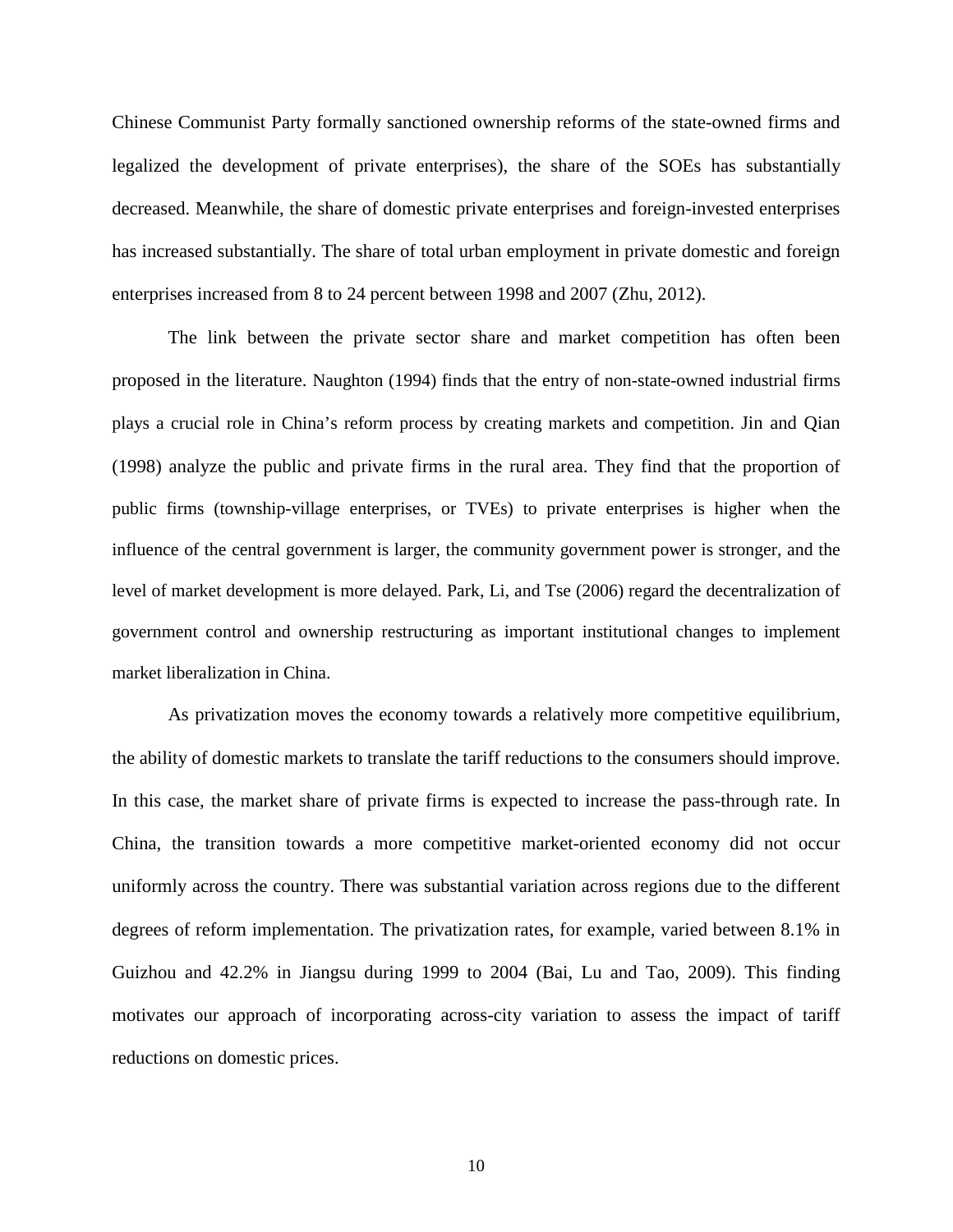Let  $\kappa_{ct}$  define the fraction of the private sector in each city  $c$  at time  $t$ . Given our interest in the pass-through coefficients and how  $\kappa_{ct}$  affects these pass-through coefficients, we interact  $\kappa_{ct}$  with tariff rates. Thus, our estimating equation is as follows:

$$
ln p_{ict} = \alpha_0 + \alpha_1 ln(1 + \tau_{it}) + \alpha_2 (\kappa_{ct} * ln(1 + \tau_{it})) + \alpha_3 P_{it}^W + \alpha_4 T C_{ct} + \alpha_5 \kappa_{ct}
$$
  
+  $\delta_c + \gamma_t + \lambda_i t + \varepsilon_{ict}$  (2)

The estimated pass-through elasticity is:

$$
\frac{\partial \ln(p_{ict})}{\partial \ln(1 + \tau_{it})} = \hat{\alpha}_1 + \hat{\alpha}_2 \kappa_{ct}
$$
\n(3)

where a positive  $\hat{\alpha}_2$  indicates that the higher share of the private sector will enhance the degree of pass-through at the local level. The more privatized the local market, the larger the elasticity of tariff pass-through.

Similar to previous studies (Porto, 2006; Nicita, 2009; and Ural Marchand, 2012), domestic price levels are computed from household surveys. Specifically, domestic consumer prices are calculated as the unit values using the Chinese Urban Household Survey (UHS).<sup>[2](#page-10-0)</sup> In the UHS, respondents were asked to provide information about expenditures and quantities of

<span id="page-10-0"></span> $2$  We use the data from the Chinese UHS to create measures of household consumption price. The surveys are conducted by the Urban Survey Organization of the National Bureau of Statistics of China (NBS). The data provide detailed information on the consumption patterns of households. The sample of households in UHS is drawn through stratified random sampling to ensure the representativeness of the households in urban China. We obtained the household survey data for five provinces (namely, Liaoning, Guangdong, Shaanxi, Sichuan, and Zhejiang) and one municipality (Beijing) between 1992 and 2008 from the NBS. The six provinces/municipalities included in our analysis are representative of China's different regions. Beijing is a rapidly growing municipality in North-Central China, while Guangdong and Zhejiang are dynamic economic provinces in the southern coastal region. Liaoning is a northeast province with numerous industries. Shaanxi and Sichuan are less developed provinces in the northwest and southwest of China, respectively.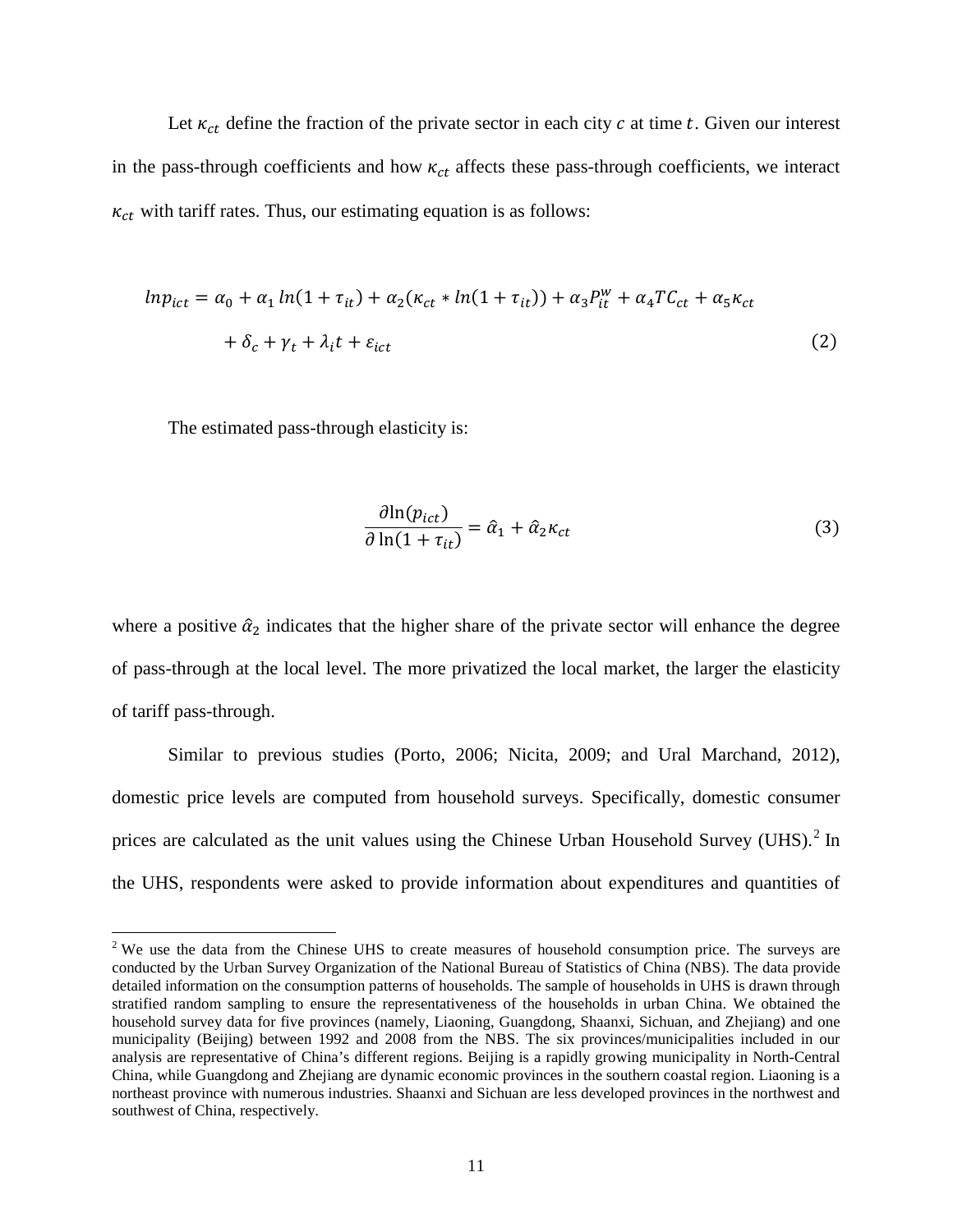more than 50 commodities, among which 35 can be matched into 4-digit Standard International Trade Classification (SITC) codes in the tariff data. We use the ratio of expenditure to quantity to measure the unit price for each commodity consumed by each household. Then, we use the city-level averages of these unit prices as the dependent variable in our pass-through regression (2). An important advantage of our specification is to exploit a large variation of the unit prices of 35 tradable goods across cities and years to identify tariff pass-through elasticity.

Chinese tariff reduction since the 1990s is part of a broad set of external reforms culminating in WTO accession (Branstetter and Lardy, 2008; Brandt and Morrow, 2013). The tariff reduction thus provides us exogenous variations to estimate the pass-through rate. Tariff data are obtained from the World Integrated Trade Solution (WITS) by 4-digit SITC categories. We hand-matched each 4-digit SITC good category to each category of tradable household consumption good in the UHS data. Details of this match are provided in Appendix Table 1. In the concordance, we have 224 SITC categories matched to 35 consumer goods. When one consumption good is matched to multiple SITC categories, the weighted-average tariff rates are used in which the weights are the amount of imports in each industry. For world prices, we use U.S. export unit values for each 4-digit SITC categories provided by the USITC.<sup>[3](#page-11-0)</sup> These unit values are then matched to the categories of consumer goods in the UHS data with the same procedure as the tariff rates.

We use the relative size of the private sector to capture the change of the market structure in Chinese cities. This information is readily available in the UHS data. Based on each

<span id="page-11-0"></span><sup>&</sup>lt;sup>3</sup> Although U.S. export prices are widely used as a proxy for world prices, a number of studies directly use world prices if the U.S. is not a major trading partner (Ural Marchand, 2012). We use the U.S. export prices for two reasons. First, after trade liberalization, China started to trade heavily in manufactured products. However, WTO world prices are available mostly for primary products. A disproportionate representation of primary products may lead to biased estimates. Second, the U.S. is the largest trading partner of China, and thus, its export prices are most relevant for Chinese trade. The United States International Trade Commission (USITC)'s FAS Value/First Unit Quantity definition is used as the world price.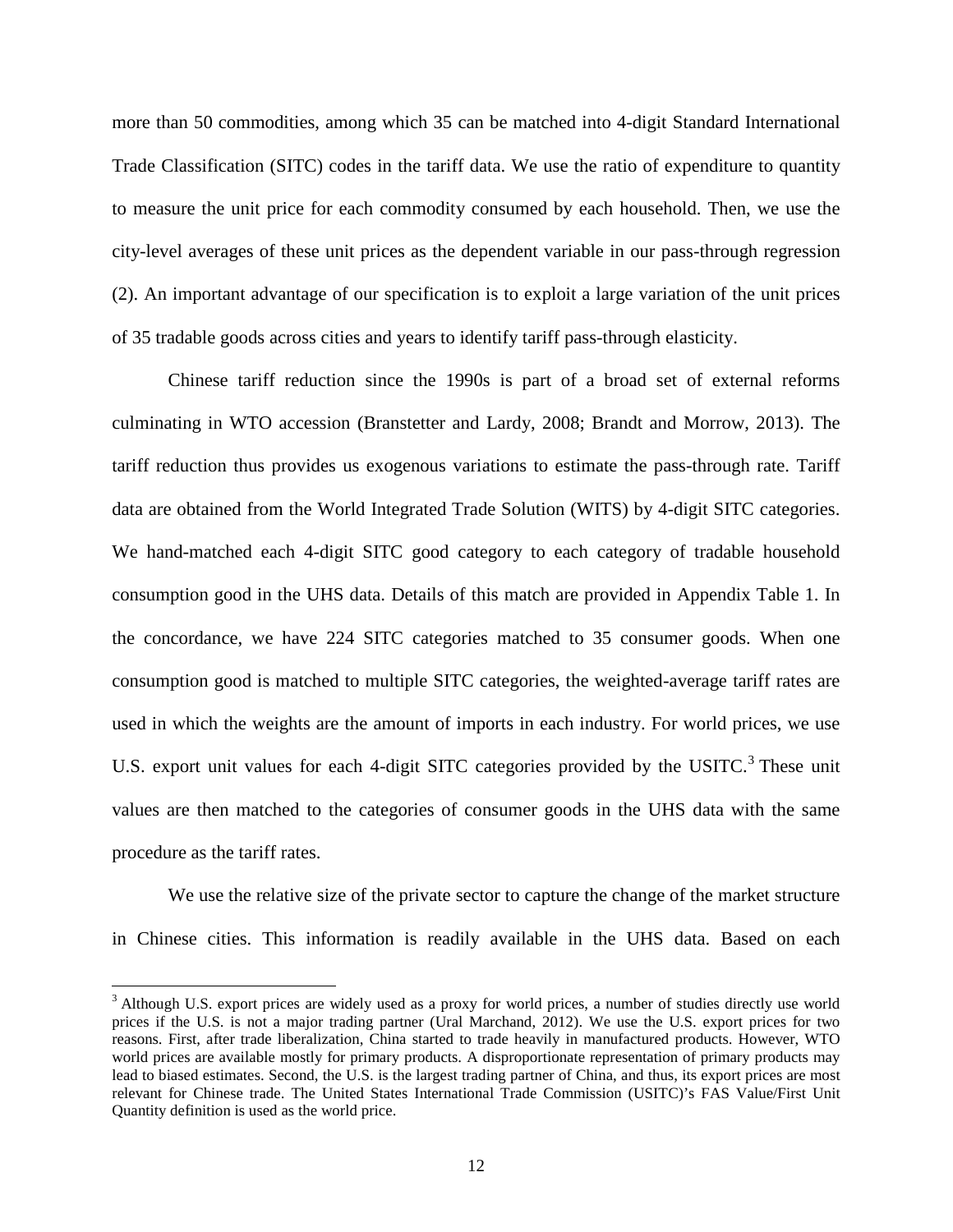individual's working status, we calculate the proportion of workers in foreign or privately-owned enterprises, which can be used to evaluate the relative size of the private sector in each city.<sup>[4](#page-12-0)</sup> Figure 2 presents the variation of this measure across cities and years, with the fitted line indicating the average city-level shares for each year. The figure shows that while the private sector only comprised 22 percent of the economy in 1992, it constituted a significant part (nearly 50 percent) of the economy in 2008. The relative size of the private sector also varies considerably across cities in our sample. These variations provide sources of identification to estimate the geographical heterogeneity of tariff pass-through within China.

Table 1 presents the benchmark results of the pass-through regression (1) and (2). For each regression, we report two specifications. In columns (1) and (2), we use city fixed effects to control for any city-specific factors that might affect consumer prices, and city-level GDP to control for any time variant demand and cost factors at the city level. In columns (3) and (4), we use city-year fixed effects to control for any time variant factors at the city level that might affect consumer prices.<sup>[5](#page-12-1)</sup> First, we find consistent evidence that tariff pass-through is imperfect. The estimated average elasticity is 0.31, indicating that a 10 percent reduction in tariffs reduce consumer prices by 3.1 percent. Second, and more importantly, we find that the transmission of tariff reduction depends significantly on the relative size of the private sector at the city level. The estimated coefficient of the interaction term between the tariff cut and the size of the private sector is significantly positive. A 10 percent increase in the size of the private sector is associated

<span id="page-12-0"></span> $4$  Brandt, Hsieh and Zhu (2008) and Zhu (2012) use the share of urban employment in domestic private enterprises and foreign-invested enterprises to capture the transition of Chinese economy from central-planning to market orientation.

<span id="page-12-1"></span><sup>&</sup>lt;sup>5</sup> In the reported specifications, we use city-year fixed effects to control for any city-year level demand and cost factors that might influence consumer prices. In several robustness tests, we use specific city-year level variables such as distance, square meters of paved road, and telephone availability to control trade costs at the city level directly. Such choice does not change the estimated coefficients of the tariff pass-through variables. However, we believe that using city-year fixed effects provide more stringent controls for other city-year level factors that might affect local consumer prices.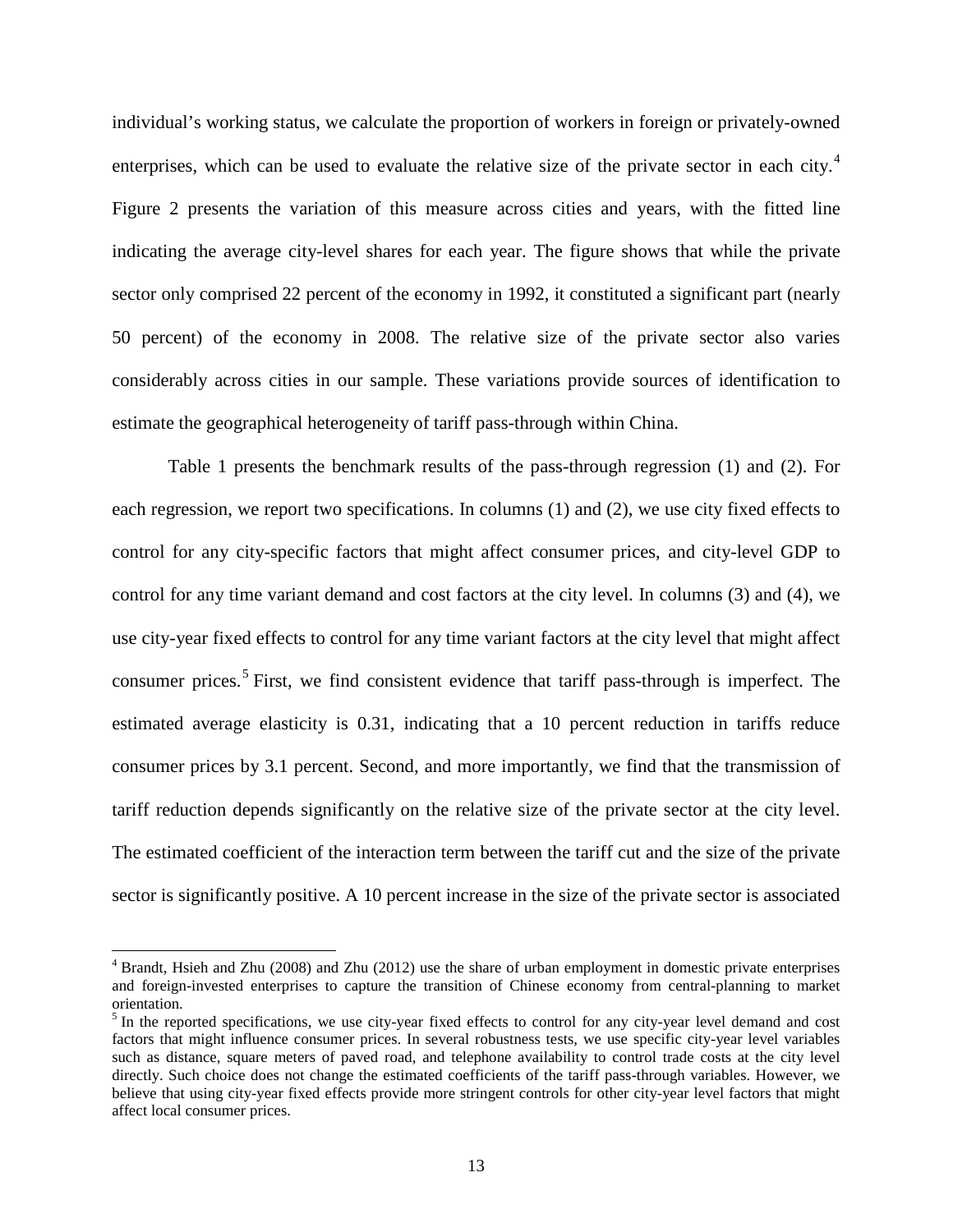with 4.1 percent higher tariff pass-through. A city that has an average sized private sector has an approximate tariff pass-through rate of 35 percent.<sup>[6](#page-13-0)</sup> By contrast, a city in which all enterprises are state-owned has a tariff pass-through rate of only 16 percent. Finally, the city-level passthrough rates and their standard deviations are presented in the first two columns of Table 6. Due to the differences in the degree of privatization, tariff pass-through rates in our sample vary substantially across cities, ranging from 18 percent to 4[7](#page-13-1) percent.<sup>7</sup>

Our estimated pass-through elasticity is lower than those estimated for developed countries, but within the range of those estimated for developing countries. For example, Campa and Goldberg (2002) find that the magnitude of pass-through varies from 40 percent in the U.S. to 70 percent in Germany. Nicita (2009) finds that the pass-through in Mexico is about 33 percent for agricultural products and about 27 percent for manufacturing. Ural Marchand (2012) finds that consumers in urban India are affected by tariff reductions with a pass-through elasticity that ranges from 64 to 68 percent. Our findings confirm that tariff pass-through elasticity varies considerably within a country. In particular, the degree of pass-through in urban China is affected by the degree of privatization at the local level.

Although we control for city fixed effects or city-year fixed effects in the regressions, structural differences (such as trade costs) may exist between coastal and inland cities. Table 2 presents the results for coastal cities that are within 500 km from the nearest port, and inland cities that are beyond 500 km from the nearest port. Surprisingly, the pass-through coefficients turn out to be smaller for coastal cities, without considering the market structure effect. This result indicates that trade costs alone cannot fully explain the regional differences in tariff pass-

<span id="page-13-0"></span> $6$  In 2006, the average share of private sector employment is 45%. Given that the data on the share of private sector employment in 2006 cover more cities (the data for 2008 have more missing values), we opt to use the 2006 data as the baseline to calculate the magnitude of the estimates.

<span id="page-13-1"></span> $\overline{7}$  The coefficients of the control variables suggest that the domestic consumer prices of traded goods are negatively correlated to the size of the private sector, and positively correlated to world prices.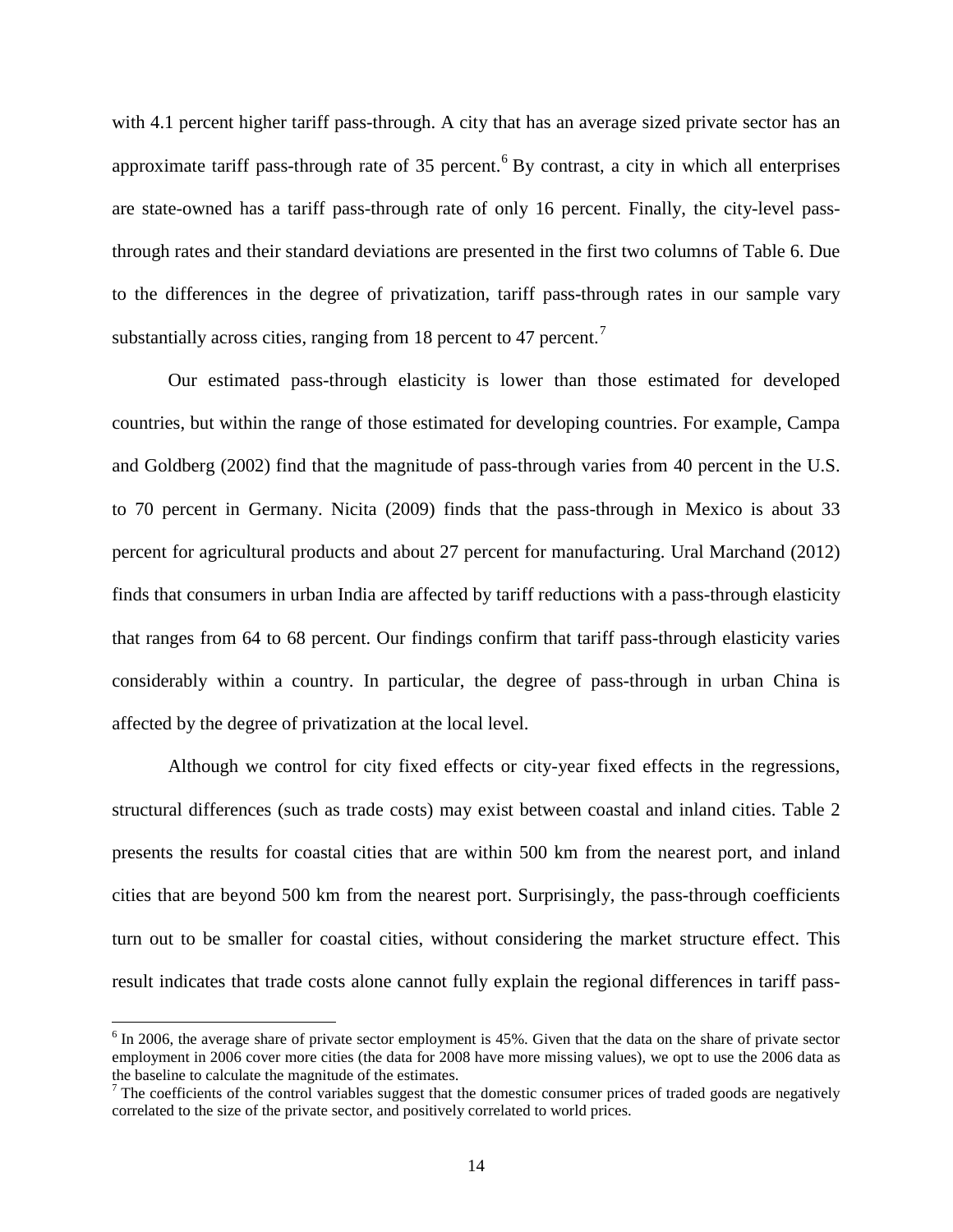through. If trade costs work as expected from the theory, the tariff pass-through should be larger in coastal cities than in inland cities (Atkin and Donaldson, 2012). This observation motivates us to consider further the impact of the local market structure. Once the size of the private sector is added to the regressions, we find that the coefficients of their interaction terms are both significantly positive for coastal and inland cities. More importantly, the interaction coefficient for coastal cities is significantly larger than that for inland cities. This shows that the responsiveness of consumer prices in coastal cities to tariff cuts is largely driven by the local privatization of the product market.

Moreover, there may be differences in pass-through elasticities across different industries as shown by Nicita (2009). We thus run regressions (1) and (2) separately for three major categories of tradable goods: Food and Beverages, Clothing, and Household Equipment. The results are presented in Table 3. Without considering the local market competition, the estimated pass-through elasticities were 18 percent for Food and Beverages, 129 percent for Clothing, and 61 percent for Household Equipment. This indicates that the consumer prices in the manufacturing sector were more responsive to changes in tariff rates. The coefficients of the interaction terms between tariff cuts and the size of the private sector are positive for Food and Beverages and Household Equipment, but not robustly estimated for Clothing. This indicates that the size of the private sector at the city level does increase the pass-through rate in Food and Beverage and Household Equipment sectors. Nicita (2009) finds that, while the pass-through of tariff cuts on manufacturing prices is different across Mexican regions, there are no regional differences of the pass-through on agricultural prices. Compared to his findings, our results show that there is indeed regional difference of the pass-through on the prices of both agricultural and some manufacturing goods due to the different sizes of the private sector across Chinese cities.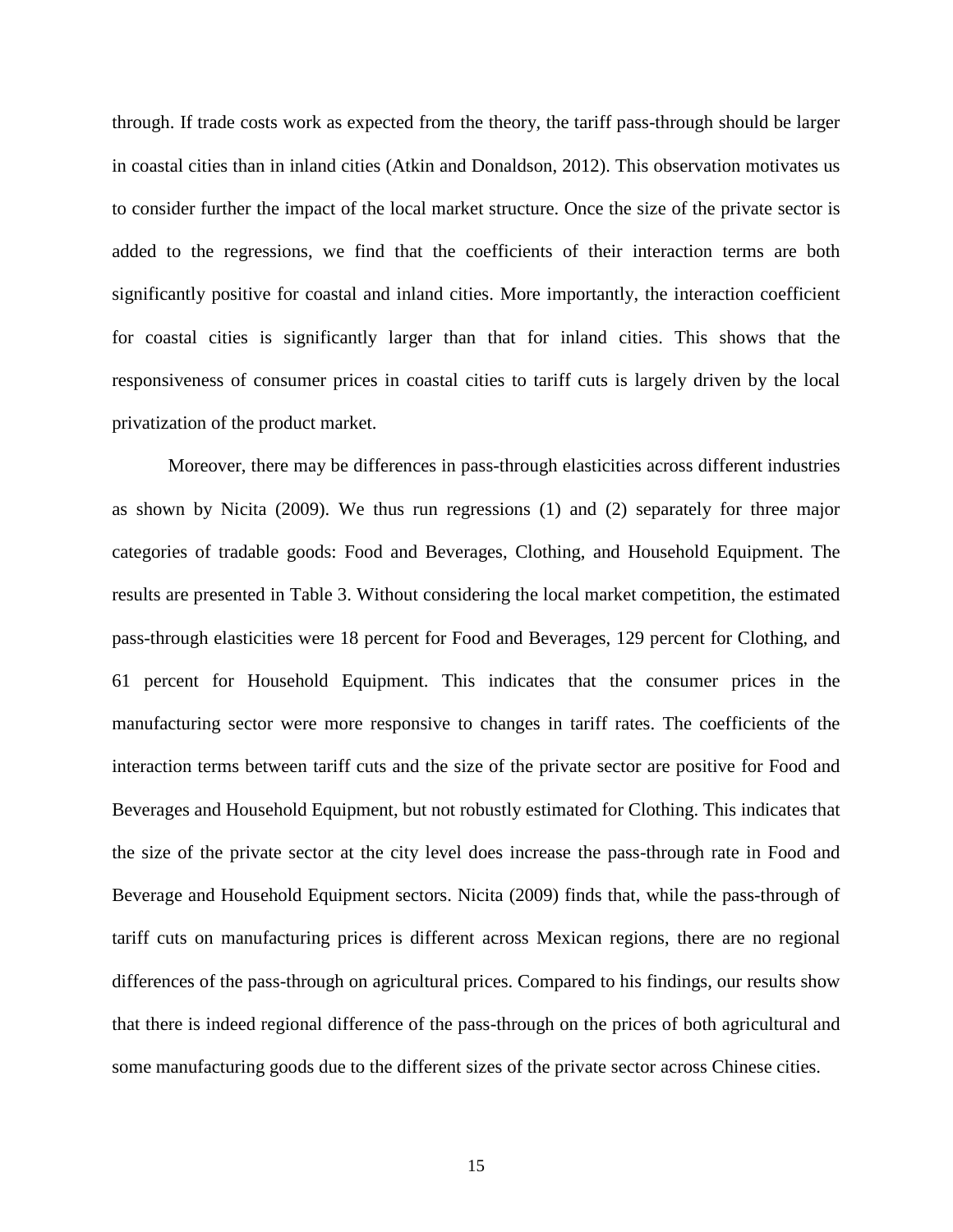#### **4. Price changes of nontradable goods**

To evaluate the overall consumption effects of trade liberalization, we need to understand how the prices of nontradable goods respond to the price changes of tradable goods in general equilibrium. In this section, we estimate the following model to examine the general equilibrium effects on nontradable prices (Porto, 2006):

$$
ln p_{ict} = \beta_0 + \sum_{i=1}^{T} \beta_{ij} ln p_{ict} + \gamma_t + \delta_c + \chi_c t + \varphi_{ct}
$$
 (4)

where  $p_{\text{jet}}$  is the price of nontradable good *j* at city *c* in year *t*,  $p_{\text{ict}}$  is the price of traded good *i* at city *c* in year *t*,  $\gamma_t$  represents the year fixed effects,  $\delta_c$  is the city fixed effects, and  $\chi_c t$  is the city-specific trend. This model is estimated for each of the nontradable goods *j* separately.  $\beta_{ij}$ thus indicates elasticity of nontraded price  $i$  to traded price  $i$ . In this paper, we offer two specifications to estimate these elasticities. Fist, we start with the above regression using price levels, in which we rely on the fixed effects and trend to control for any spurious correlations between the price of nontradable goods and that of tradable goods. However, fixed effects alone may not fully control for the time-series correlation between the price levels. Therefore, we estimate the above regression in first differences using Arellano-Bond estimation method to account for the dynamics of price adjustment (Arellano and Bond, 1991; Mileva, 2007).<sup>[8](#page-15-0)</sup>

<span id="page-15-0"></span><sup>&</sup>lt;sup>8</sup> Specifically, we use the Arellano-Bond difference GMM estimation method to estimate the following regression:  $\Delta lnp_{jet} = \beta_0 + \beta_1 \Delta lnp_{jc,t-1} + \sum_i \beta_{ij} \Delta lnp_{ict}$  $\overline{T}$  $i=1$  $+\Delta \gamma_t + \chi_c \Delta t + \Delta \varphi_{ct}$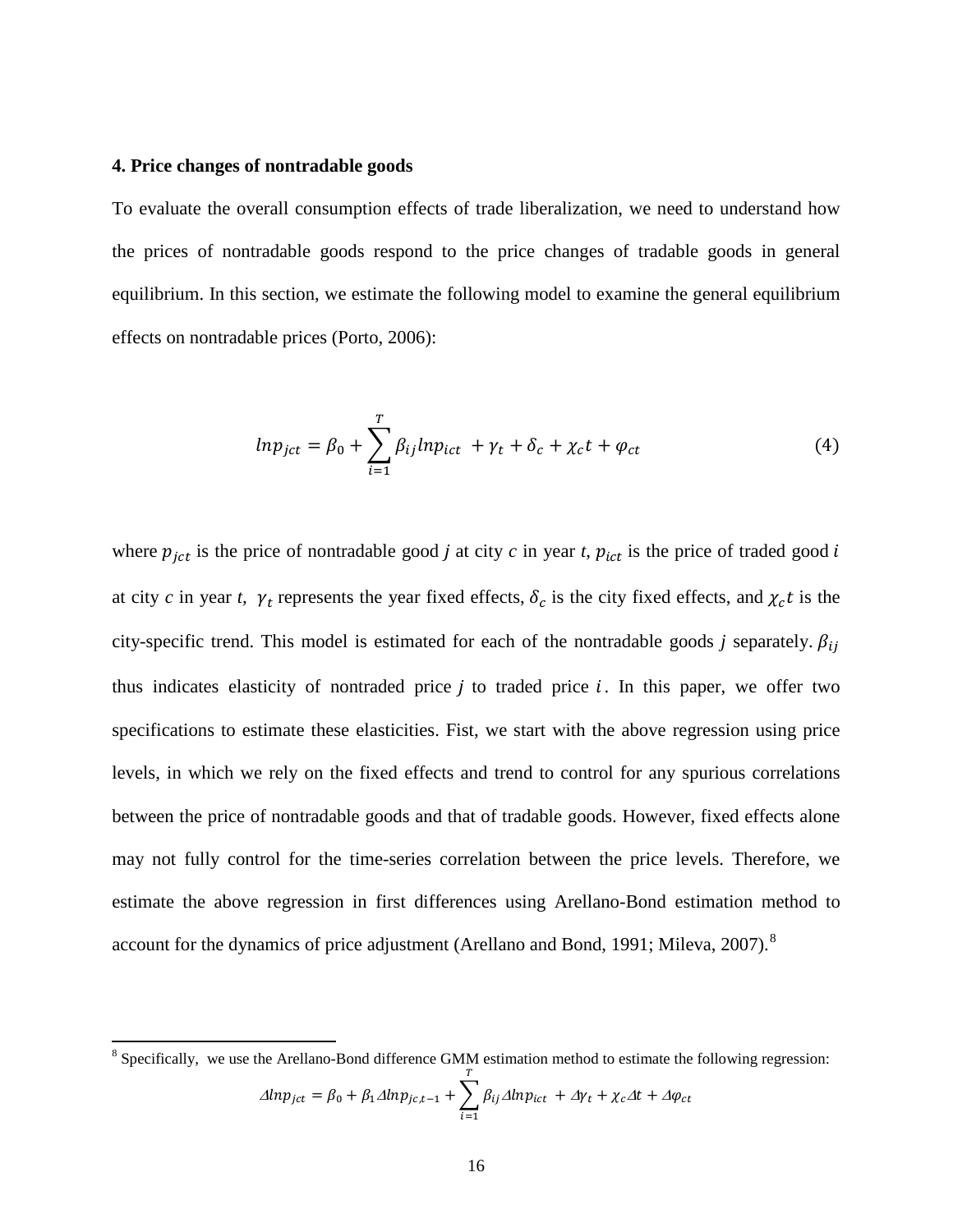Compared with Porto (2006), the main advantage of our estimation is to explore both time and city variations of price indices to estimate the price changes of non-tradable goods. We extract the Consumer Price Index (CPI) for various categories of tradable and non-tradable goods at the city level from various volumes of provincial statistical yearbooks. Specifically, we have price indices for three traded goods: Food and Beverage, Clothing, Household Equipment, and four nontraded goods: Housing, Transport and Communication, Health and Education. This classification of goods is determined solely by the availability of the price index data at the city level from the provincial statistical yearbooks.

Table 4 provides descriptive statistics of these price indices, averaged across cities for each year.<sup>[9](#page-16-0)</sup> Note that the price data we use here are price indices (with the last year as reference year). On average, the overall price levels in urban China demonstrate an upward trend, which varies across different categories. Food and Housing prices increased by about 50% during the sample period from 1998 to 2008. Clothing and Household Appliances prices declined primarily because of the large production capacity of Chinese manufacturers. Health and Education price indices fluctuated but did not increase substantially, as the government exerted considerable efforts to subsidize these sectors. The decline in the price of Transport and Communication primarily arose from increased competition in telecommunication services (Loo, 2004).

Table 5 presents the estimation results in levels and first differences. Both specifications offer quite consistent estimations for price elasticities. The price of Health is negatively related to the price of Food and Beverages. Moreover, the price of Transport and Communications is negatively related to the price of Food and Beverages, but positively related to the price of

 $\overline{\phantom{a}}$ 

We add the lagged log price of nontradable goods *j* to reflect the dynamic determination of the nontradable prices. Then, we use the lag 2 of  $\Delta lnp_{ict}$  and all the other covariates in the regression as instruments for  $\Delta lnp_{ict-1}$  (Mileva, 2007).

<span id="page-16-0"></span><sup>&</sup>lt;sup>9</sup> Note that the price indices data on tradable and nontradable goods at the city level are only available for 1998 to 2008. Thus, all our estimation in this section ares based on data for 1998 to 2008.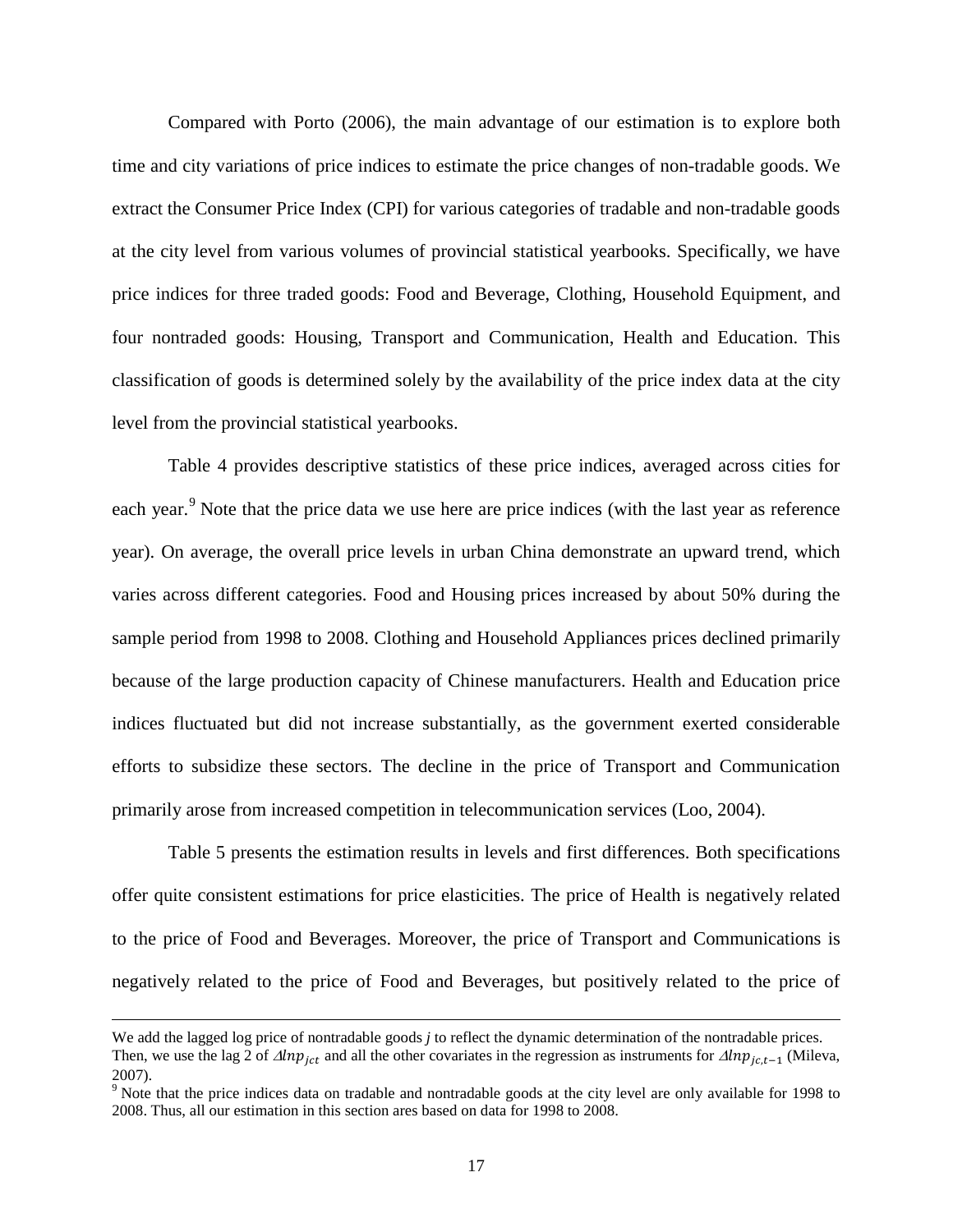Household Equipment. The price of Housing responds positively to the price changes of Food and Beverages. However, evidence suggests that the Education prices do not respond significantly to the price changes of tradable goods.

As pointed out in Porto (2006), these elasticities reflect the complex responses of nontradable prices to tradable prices in general equilibrium. We offer one possible interpretation of these elasticities based on the classical trade theory, the Stolper-Samuelson Theorem (Dixit and Norman, 1980). That is, different sectors have different intensity in factor usage (such as skilled versus unskilled labor), and thus, the price of one good will affect the price of another good through the factor market. Assume that Food and Beverages are intensive in unskilled labor relative to Household Equipment. Similarly, suppose that Health, Transport and Communications, and Education are intensive in skilled labor relative to Housing. As such, increases in the relative prices of Food and Beverages would result in an increase in the relative wages of unskilled labor, and thus, a decrease in the price of Health and Transport and Communication but an increase in the price of Housing. Conversely, an increase in the price of Household Equipment would generate an increase in the relative wage of skilled workers and thus an increase in the price of Transport and Communication. Overall, our findings are consistent with the general predictions of the Stolper-Samuelson Theorem. Nevertheless, our main objective here is not to offer an empirical test of the theory. Instead our objective is to use these estimated elasticities of the prices of nontradable goods to offer a welfare analysis of the consumption effects of trade liberalization.

## **5. Estimating the consumption effects of trade liberalization**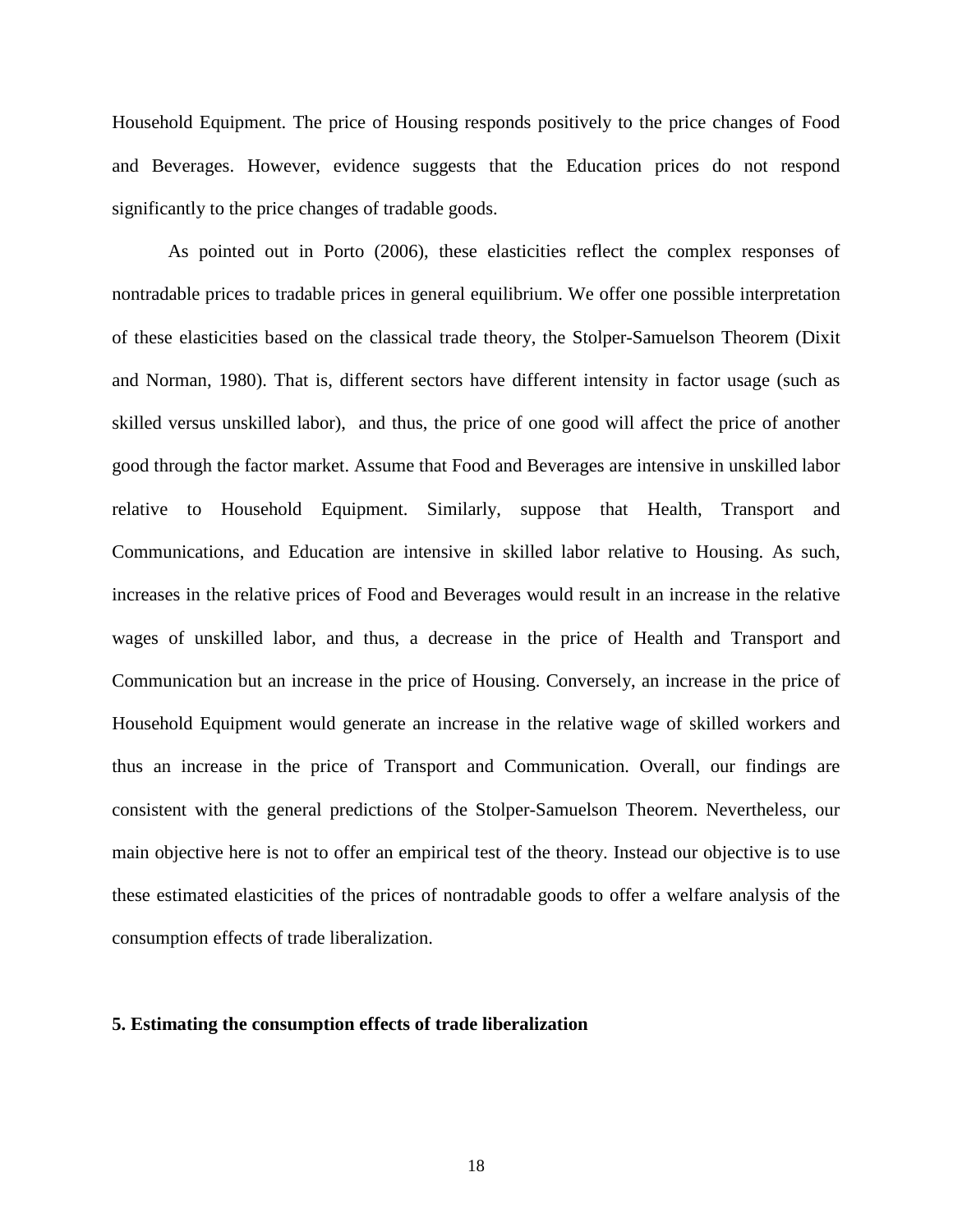The empirical results in the previous sections provide us with tariff pass-through estimates for tradable goods and the price elasticities of nontradable goods with respect to the price of tradable goods. Next, we estimate the overall consumption effects of the tariff reductions due to trade liberalization. The consumption effect of the tariff cut for each household *h* in city *c* is computed as follows (Porto, 2006; Nicita, 2009; and Ural Marchand, 2012):

$$
\widehat{W}_h = -\left(\sum_{i=1}^T Q_{ih} + \sum_{j=1}^{NT} \sum_{i=1}^T Q_{jh} \widehat{\beta}_{ij}\right) (\widehat{\alpha}_1 + \widehat{\alpha}_2 \overline{\kappa}_c) \, dln(1 + \tau_i) \tag{5}
$$

where  $Q_{ih}$  and  $Q_{jh}$  are the expenditure shares of tradable goods *i* or non-tradable goods *j* for household *h*.  $\hat{\alpha}_1$  and  $\hat{\alpha}_2$  represent the estimated tariff pass-through elasticities from Equation (2).  $\beta_{ij}$  is the estimated price elasticities of non-tradable goods from Equation (4).  $\bar{\kappa}_c$  is the relative size of the private sector in city c.<sup>[10](#page-18-0)</sup>  $dln(1 + \tau_i)$  measures the tariff cut due to trade liberalization. In our baseline estimation, we utilize one single exogenous tariff cut due to China's accession into the WTO, i.e., tariff changes between 2000 and 2002. During this period, tariff cuts on tradable goods were approximately 38% on average.<sup>[11](#page-18-1)</sup>

 $\hat{W}_h$  provides an estimate of the negative compensating variation as a percentage of initial expenditure. In other words, this estimate provides the negative of the amount household  $h$  must be compensated to maintain their welfare level prior to the policy change. A reduction in tariffs

<span id="page-18-0"></span> $10$  In the baseline results we use the share of private sector employment for each city in 2006 as the data from 2006 cover more cities (2008 data has more missing values). However, using data in other years or using average share of private sector does not change the main implications of our findings.<br><sup>11</sup> We also experiment with different tariff reductions to estimate the total consumption effects on Chinese

<span id="page-18-1"></span>households. For example, we experiment with the tariff reduction between 1995 and 2002 because the Chinese government started to cut tariff to commit to the WTO standard in 1995 (Branstetter and Lardy, 2008). We also tried the overall tariff reduction between 1992 and 2008. These sensitivity analyses do not change our baseline findings except that we find an even larger consumption effect of tariff cuts on Chinese households.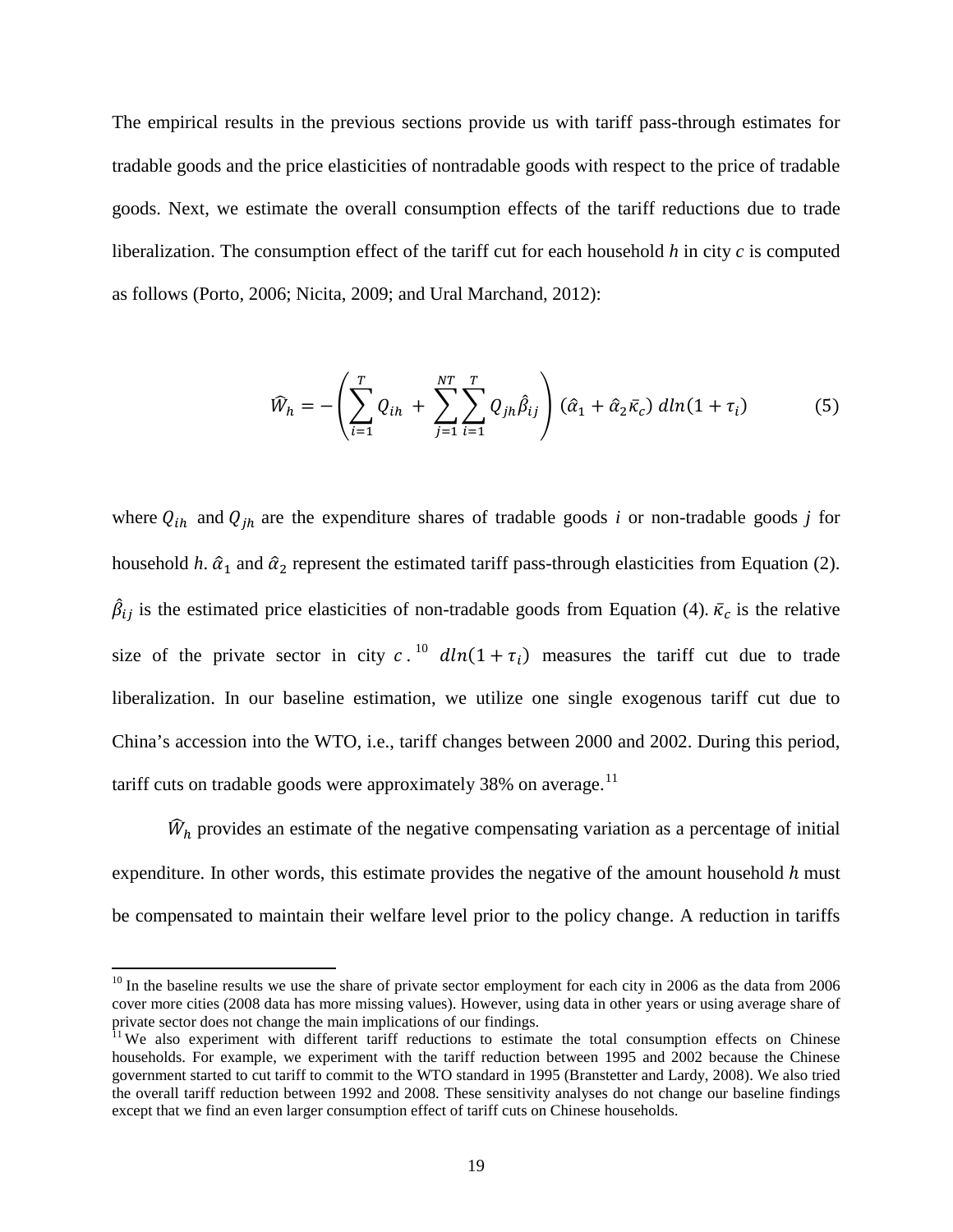presumably yields welfare gains, so that  $\hat{W}_h$  will be positive (provided that the pass-through coefficients are positive). The overall consumption effect given by Equation (5) can be decomposed into two parts, which are welfare changes due to the consumption of tradable goods, and welfare changes due to the consumption of nontradable goods. Households experience heterogeneous welfare effects that are caused by three factors: 1) households have different expenditure shares for each tradable and nontradable good; 2) each good experiences a different tariff reduction due to trade liberalization; and 3) these tariff reductions are transmitted differently to the domestic market depending on the extent of privatization in each city.

We use Chinese Urban Household Surveys to estimate the consumption effect of trade liberalization for each household. In these Surveys, each household is required to report the amount of expenditure on several categories of goods and services. In 2008, Chinese households spend an average of 47 percent on traded goods, which comprise 36 percent on Food and Beverage, 7 percent on Clothing, and 4 percent on Household Equipment. They spend about 22 percent on nontradable goods, which include 6 percent on Health, 3 percent on Transport and Communication, 4 percent on Education, and 9 percent on Housing. The consumption pattern in urban China is quite similar to other developing countries such as India and Mexico where households still spend a large portion of their income on food. However, this pattern is less similar to developed countries such as the U.S. where households spend only about 10 percent on food.

Furthermore, the consumption of nontradable goods has been growing, and becoming a non-negligible portion of the Chinese household expenditure. It is thus important to incorporate nontradable consumption in household welfare analysis. The overall pattern in the consumpation of tradable and nontradable goods is highly heterogeneous across households. Households at the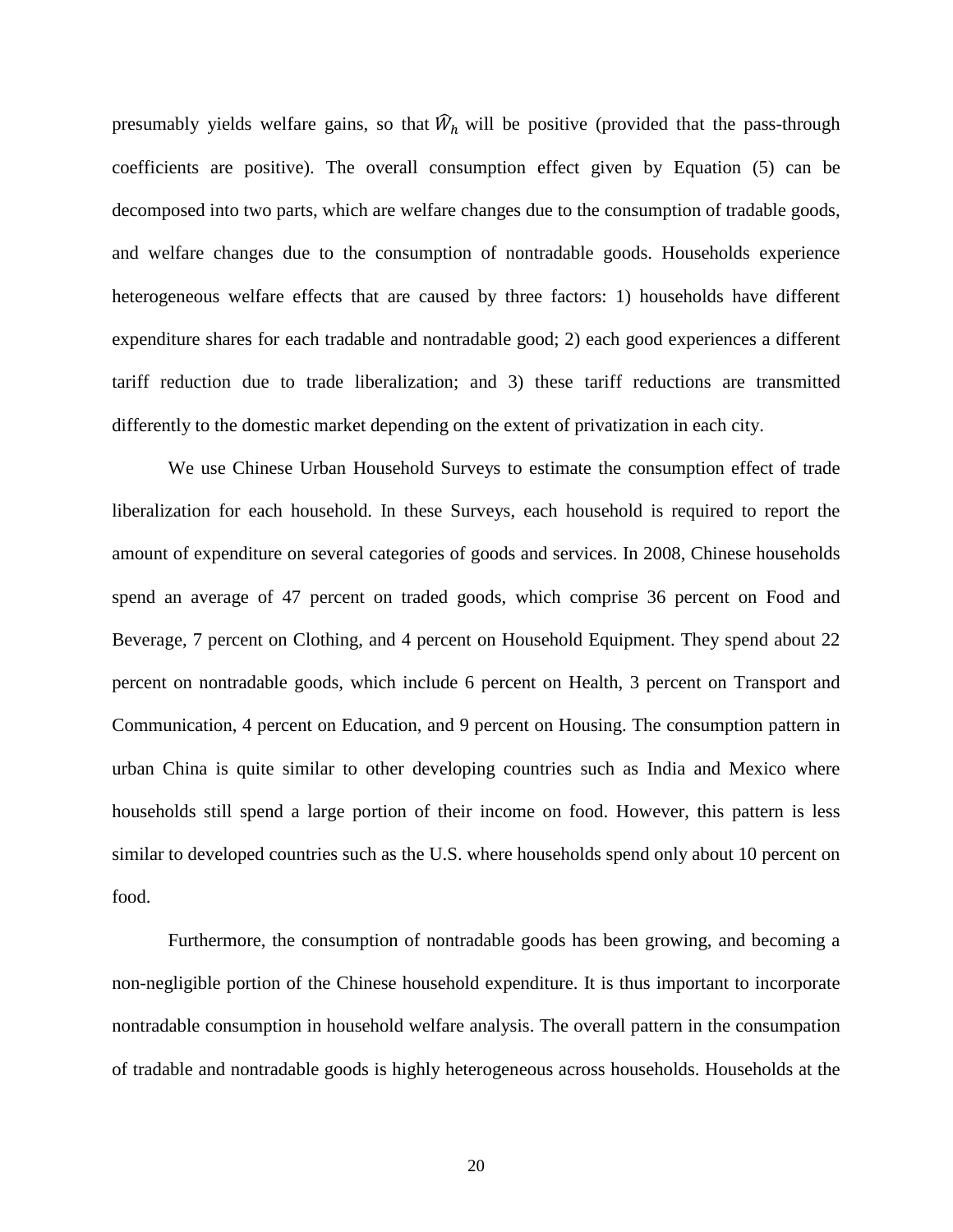lower end of the per capita expenditure distribution tend to spend more on food and other tradable items. Alternately, households at the higher end of the distribution spend more on nontradable services such as health and education. We incorporate this heterogeneity in household consumption into our welfare analysis.

To estimate the distributional effects of trade liberalization through the consumption of tradable and nontradable goods, we estimate a series of nonparametric local linear regressions of the consumption effect across the log per capita expenditure.<sup>[12](#page-20-0)</sup> In the regressions, we use the Epanechnikov kernel function. This method obtains a consistent estimator of the average consumption effect by using the information in the neighborhood around each evaluation point across the per capita expenditure distribution.

Figure 3 presents our findings, which show the total consumption effect (also decomposed into the consumption effects through tradable and nontradable goods) of WTO accession across the entire distribution of log per capita expenditure. We find that WTO accession generates welfare gains through the consumption channel for Chinese households almost across the entire distribution. In particular, we find that poorer households experience more welfare gains from tariff reduction than wealthier households. The average compensating variation for poor households can be as high as 12 percent of the initial expenditure, whereas for rich households the gains are around 2 percent. At the highest end of the expenditure distribution, the effect is not significantly different from zero. As poorer households spend a higher proportion of their income on tradable goods such as food, clothes and household appliances, the tariff reduction passes through to lower consumption costs of these products, which allows poorer households to benefit more from globalization. Overall, our finding indicates that the

<span id="page-20-0"></span> $12$  We also examine the distributional effects of trade liberalization along income percentiles. We find consistent evidence that trade liberalization is pro-poor through the consumption channel.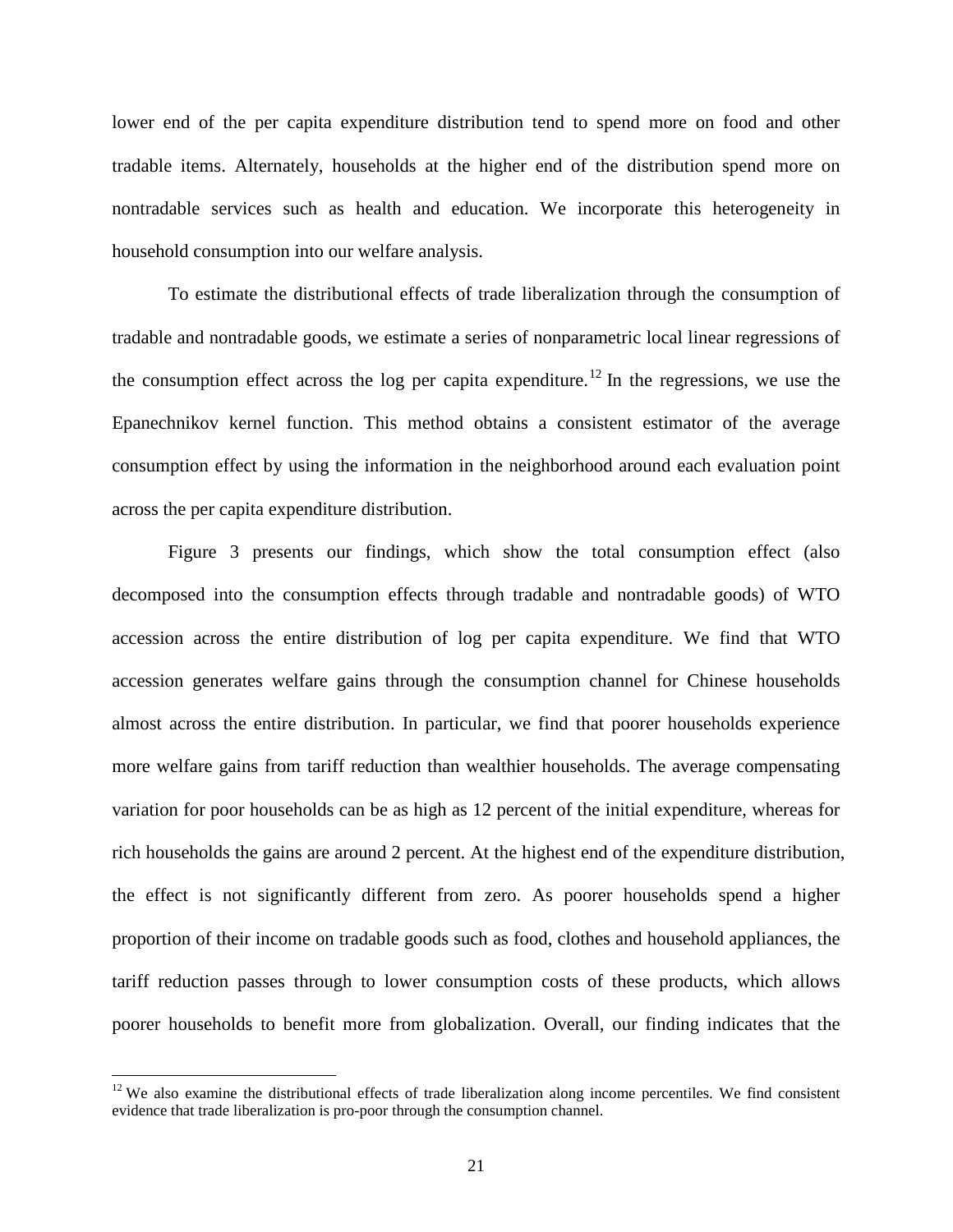distributional effect of China's WTO accession is pro-poor, based on changes in the cost of consumption.

In addition, Figure 3 indicates that almost all welfare gains are driven by the direct impact of tariff cuts on the consumption of traded goods. The welfare effect through the consumption of nontradable goods is close to zero. There are two possible explanations for the small magnitude of the welfare effect through the consumption of nontradable services. First, the expenditure shares of these goods are still small even though it has been increasing significantly since the early 1990s. Second, the prices of nontradables, particularly Education, are not very responsive to the changes in tradable prices as shown in Section 4. This could be due to government regulations in non-tradable sectors, such as Education (Mok, 2005).

Our paper extends the findings from the existing literature on other developing countries. Porto (2006) provides evidence on the pro-poor consumption effects on the tradable goods for Argentinian households. However, he finds pro-rich consumption effects on nontradable goods. Nicita (2009) finds overall pro-rich distributional effects although these effects are primarily driven by the income channel instead of the consumption channel. Ural Marchand (2012) finds pro-poor distributional effects through the consumption of tradable goods for rural and urban India. In the case of China, we provide the first evidence on the pro-poor distributional effect of trade liberalization through consumption of both tradable and nontradable goods.

In this paper, we focus on estimating the price effects of trade liberalization through consumption. We find that tariff cuts due to China's WTO accession has been partially transmitted to domestic consumption prices, and thus, benefits the average Chinese household, particularly the poor. Other papers in the literature have focused on examining how trade liberalization affects individuals/households through the income channel, such as wage and wage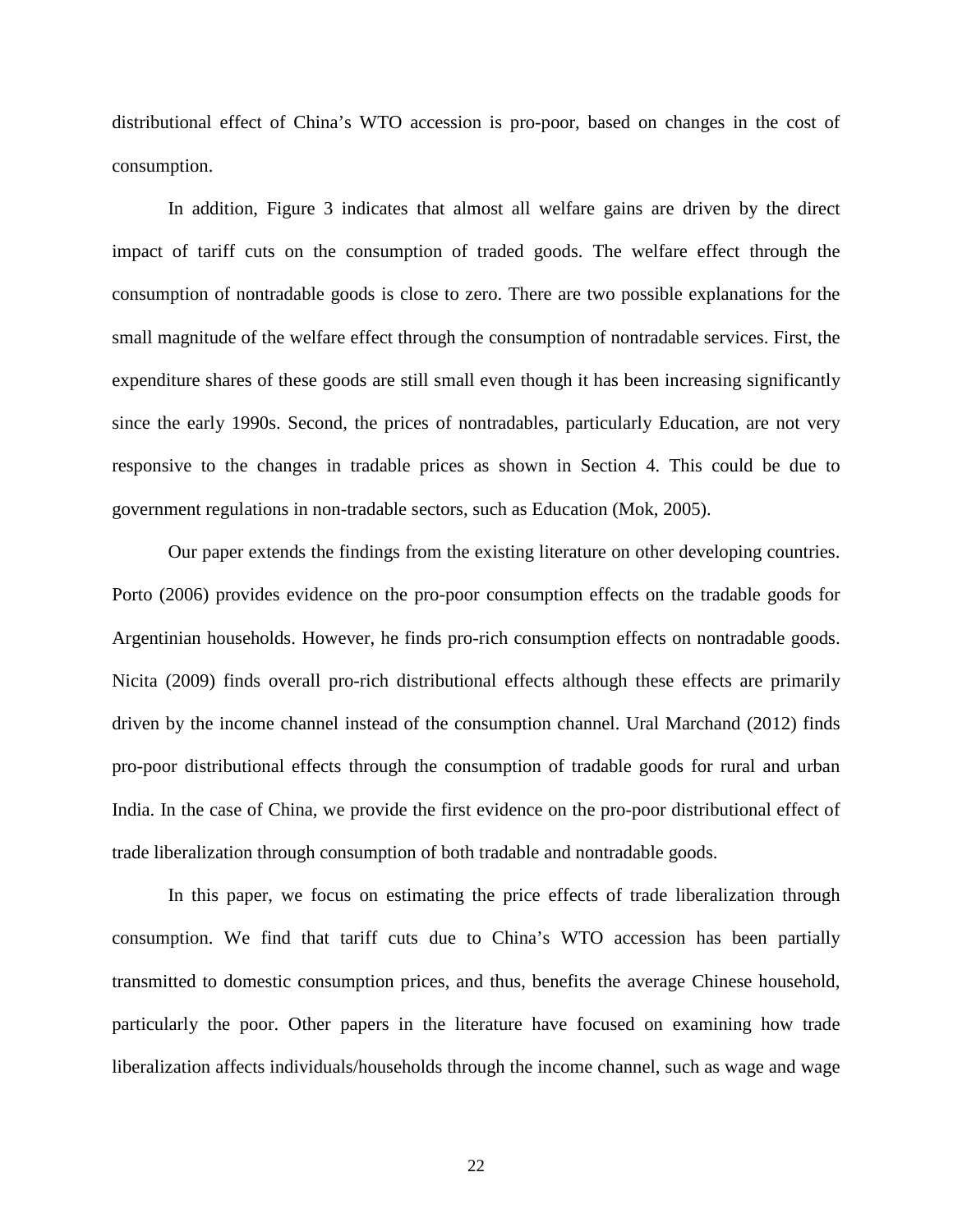inequality (i.e., Zhu and Trefler, 2005; Goldberg and Pavcnik, 2007; Verhoogen, 2008; Topalova, 2010; and Han, Liu and Zhang, 2012). For example, Han, Liu and Zhang (2012) find that China's WTO accession increases wage inequality in urban China. Our findings complement these previous findings to illustrate a more complex picture of the distributional impact of trade liberalization. They indicate that trade liberalization can potentially affect household welfare through different channels, and that the distributional effect of globalization may vary across these channels.

We next present evidence on the heterogenous welfare gains across different Chinese cities. Table 6 presents the calculated average consumption gains for each city based on Equation (5). To examine the sources of the total consumption gains, we present the city-level tariff passthrough elasticities, average expenditure shares and average consumption effects for both tradable and nontradable goods. Consistent with the findings shown in Figure 3, all welfare gains are positive for all cities in the sample. On average, the total welfare gain due to China's accession into WTO is approximately 8 percent. More importantly, these welfare gains are distributed unevenly across cities. To summarize the geographical distribution of the welfare gain, we classify these cities in our sample into two groups: coastal cities (i.e., cities located within 500 km from the nearest port) and inland cities (i.e., cities located beyond 500 km from the nearest port). We find that households in coastal cities gain more from the WTO accession compared with households in inland cities. Higher welfare gains for coastal cities are largely driven by the higher tariff pass-through ratios in coastal cities relative to inland cities, and not by the different consumption patterns between coastal and inland cities.

Our findings on the geographical variation of tariff pass-through and welfare gains confirm and extend the findings in the previous literature. For example, Nicita (2009) shows that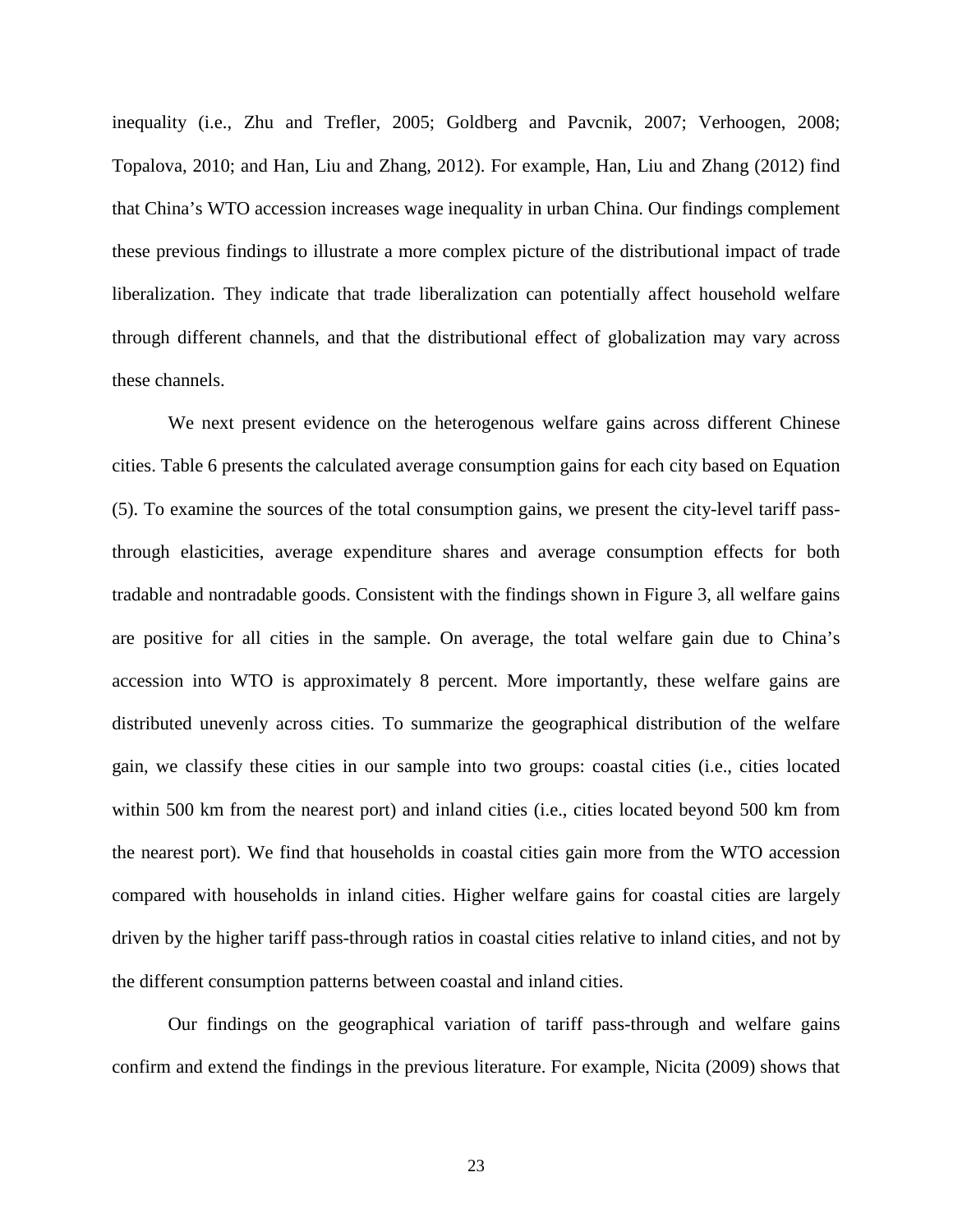the pass-through rates of tariffs and welfare gains increase as Mexican households live closer to the US-Mexico border. Atkin and Donaldson (2012) find that the costs of intranational trade are extremely high in remote locations in Africa, and high trade costs reduce the consumer surplus in isolated locations. Ural Marchand (2012) finds that the transmission elasticities and welfare gains are higher in urban areas than that in rural areas. In this paper, we provide new evidence that this geographical variation can be driven not only by distance but also by the market structure of the local economy. This highlights that, in understanding the imperfections in the price transmission mechanism, the structure of the local economy may be as important as the geographical frictions that affect trade costs. In China, the coastal regions have higher passthrough rate (about 37 percent on average) due to the higher shares of foreign or privately-owned enterprises. Therefore, these coastal cities enjoy higher welfare gains due to the decrease in consumption prices. On the other hand, inland cities lack the market dynamics, and thus, have lower pass-through rate of tariff (about 29 percent on average). Therefore, these cities experience lower welfare gains through the consumption channel.

#### **6. Conclusion**

China's twin policies of liberalizing trade and reforming its state-owned enterprises enhance the level of competition and efficiency within the domestic economy. However, the existing literature has yet to study how tariff reductions affect households, and more importantly, how trade liberalization interacts with the growth of the private sector. This paper contributes to the literature by documenting that the increased share of private sector enhances the ability of markets to transmit tariff reductions onto domestic prices, and consequently, increases the extent by which households benefit from trade liberalization.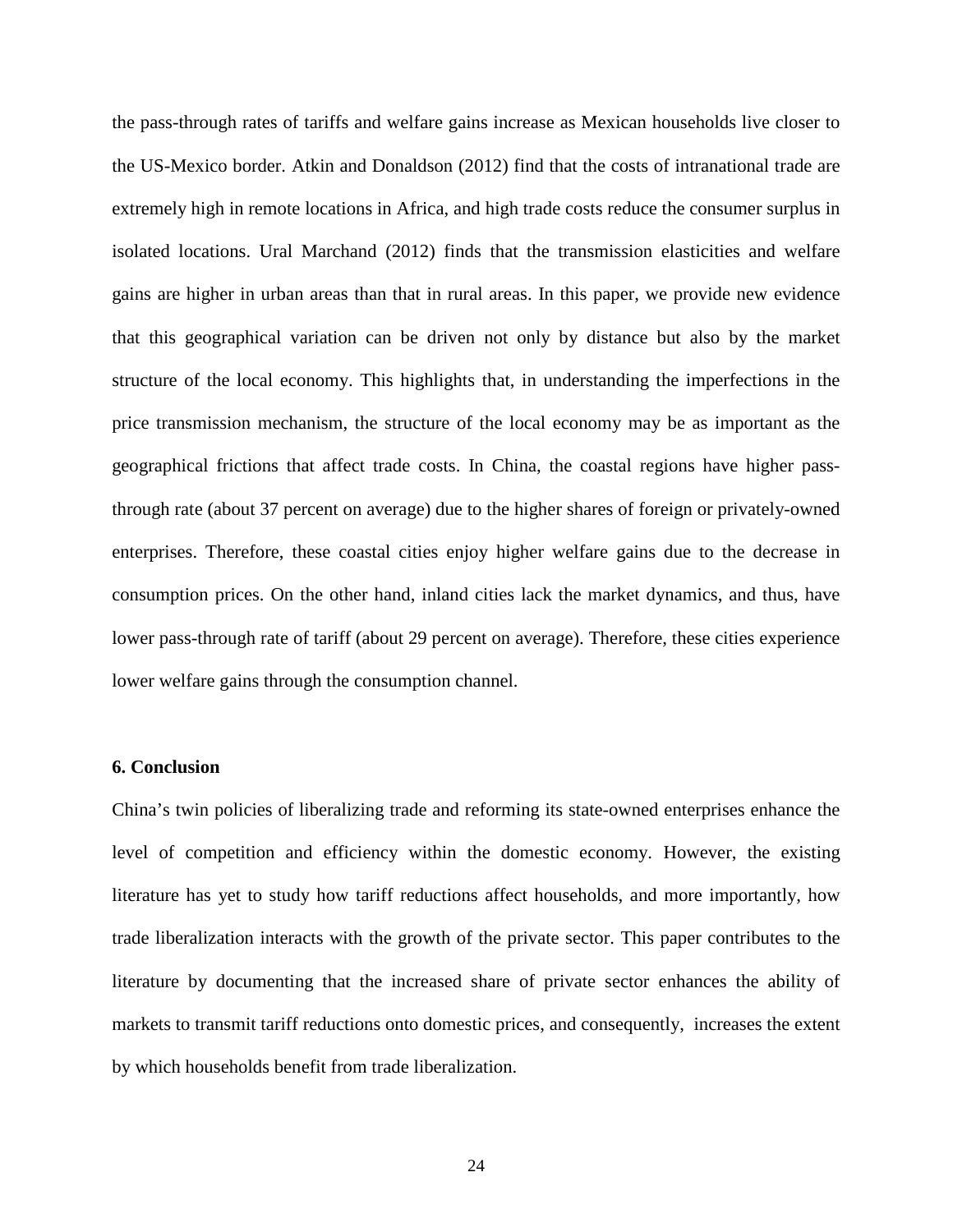By allowing different pass-through elasticities across Chinese cities, this paper shows that domestic prices decrease more in cities with a higher share of the private sector. The average tariff pass-through elasticity is estimated to be quite small, around 16 percent, in a city in which all enterprises are state-owned. The tariff pass-through elasticity increases by 4 percentage points for each 10 percentage point increase in the share of the private sector. When the changes in the market structure across cities are considered, the increase in household welfare induced by the trade policy at the city level, varies between 15 and 37 percent. Furthermore, incorporating the price changes of tradable and nontradable goods, the paper shows that China's WTO accession has reduced the cost of consumption for all households. The distributional effect through this channel is highly pro-poor as low-expenditure households experienced the highest welfare gain due to tariff reductions.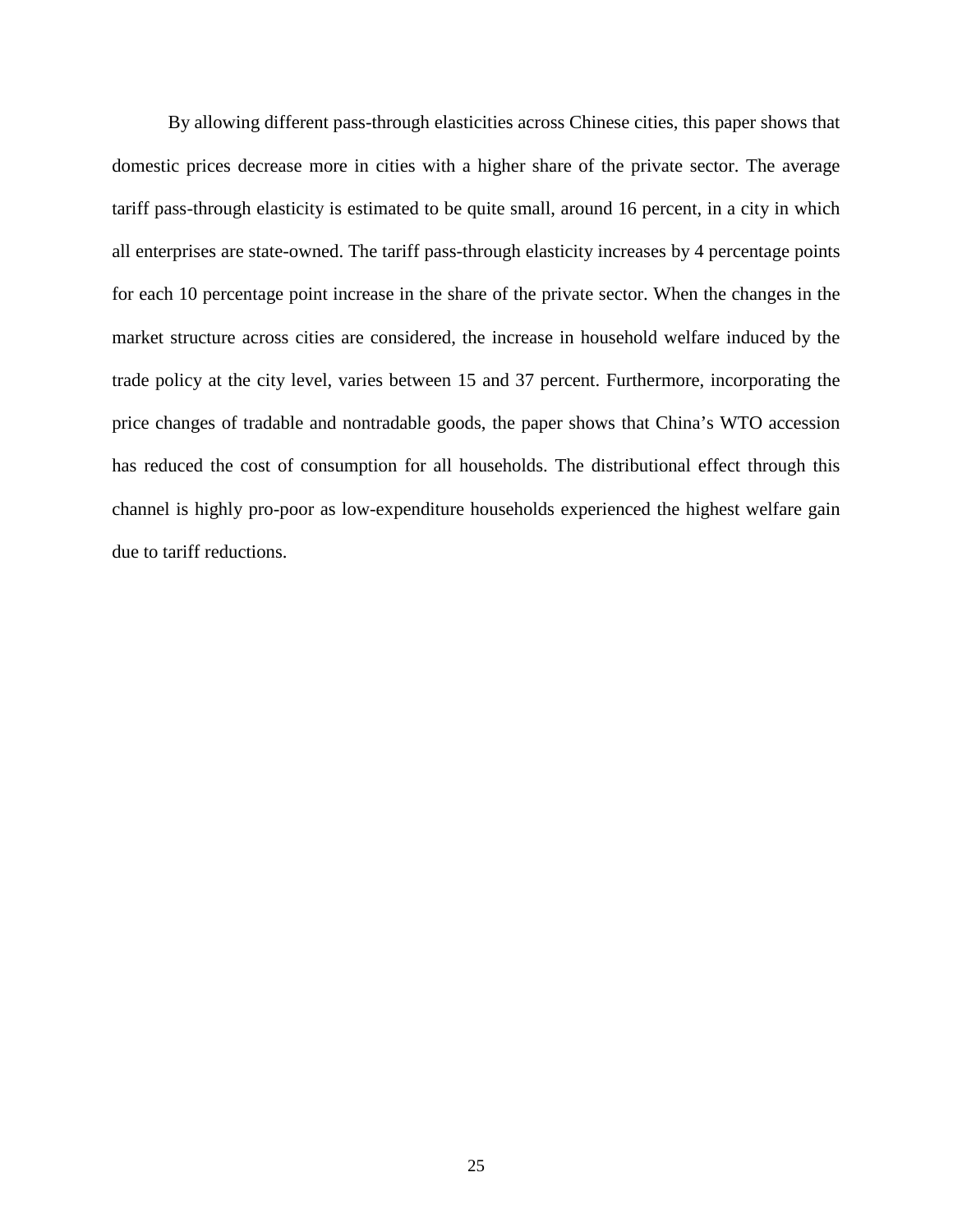## **References**

- Arellano, Manuel and Stephen Bond. (1991). "Some Tests of Specifican for Panel Data: Monte Carlo Evidence and An Application to Employment Equations", *The Review of Economic Studies*, 58: 277-297.
- Atkin, David and Dave Donaldson. (2012). "Who's Getting Globalized? The Size and Nature of Intranational Trade Costs", Mimeo.
- Bai, Chong-En, Jiangyong Lu, and Zhigang Tao. (2009). "How Privatization Work in China?", *Journal of Comparative Economics*, 37: 453-470.
- Bernhofen, Daniel M. and Peng Xu (2000). "Exchange Rates and Market Power: Evidence from the Petrochemical Industry", *Journal of International Economics*, 52: 283-297.
- Brandt, Loren, Chang-Tai Hsieh, and Xiaodong Zhu. (2008). "Growth and Structural Transformation in China", In *China's Great Economic Transformation*, edited by Loren Brandt and Thomas G. Rawski, 683-728. Cambridge University Press.
- Brandt, Loren and Peter M. Morrow. (2013). "Tariffs and the Organization of Trade in China", Mimeo.
- Brandt, Loren and Thomas G. Rawski. (2008). "China's Great Economic Transformation", In *China's Great Economic Transformation*, edited by Loren Brandt and Thomas G. Rawski, 1-26. Cambridge University Press.
- Branstetter, Lee and Nicholas Lardy. 2006. "China's Embrace of Globalization." NBER Working Paper No. 12373.
- Broda, Christian, and David E. Weinstein. (2008). *Prices, Poverty and Inequality: Why Americans Are Better Off Than You Think*. Washing, DC: AEI Press.
- Broda, Christian, Ephraim Leibtag, and David E. Weinstein. (2009). "The Role of Prices in Measuring the Poor's Living Standards", *Journal of Economic Perspectives*, 23(2): 77- 97.
- Campa, Jose and Linda Goldberg. (2002). "Exchange Rate Pass-through into import prices: a Macro or Micro Phenomenon", *NBER Working paper No. 8934*.
- Campa, Jose and Linda Goldberg. (2006). "Pass-Through of Exchange Rates to Consumption Prices: What Has Changed and Why?", Federal Reserve Bank of New York Staff Reports, No. 261.
- Deaton, Angus. (1989). "Rice Prices and Income Distribution in Thailand", *The Economic Journal*, 99(395): 1-37.
- Dixit, Avinash K. and Victor Norman. (1980). *The Theory of International Trade.* Cambridge, UK: Cambridge University Press.
- Faber, Benjamin. (2012). "Trade Liberalization, the Price of Quality, and Inequality: Evidence from Mexican Store Prices", Mimeo.
- Fan, C. Simon and Xiangdong Wei. 2006. "The Law of One Price: Evidence from the Transitional Economy of China", *The Review of Economics and Statistics*, 88(4): 682- 697.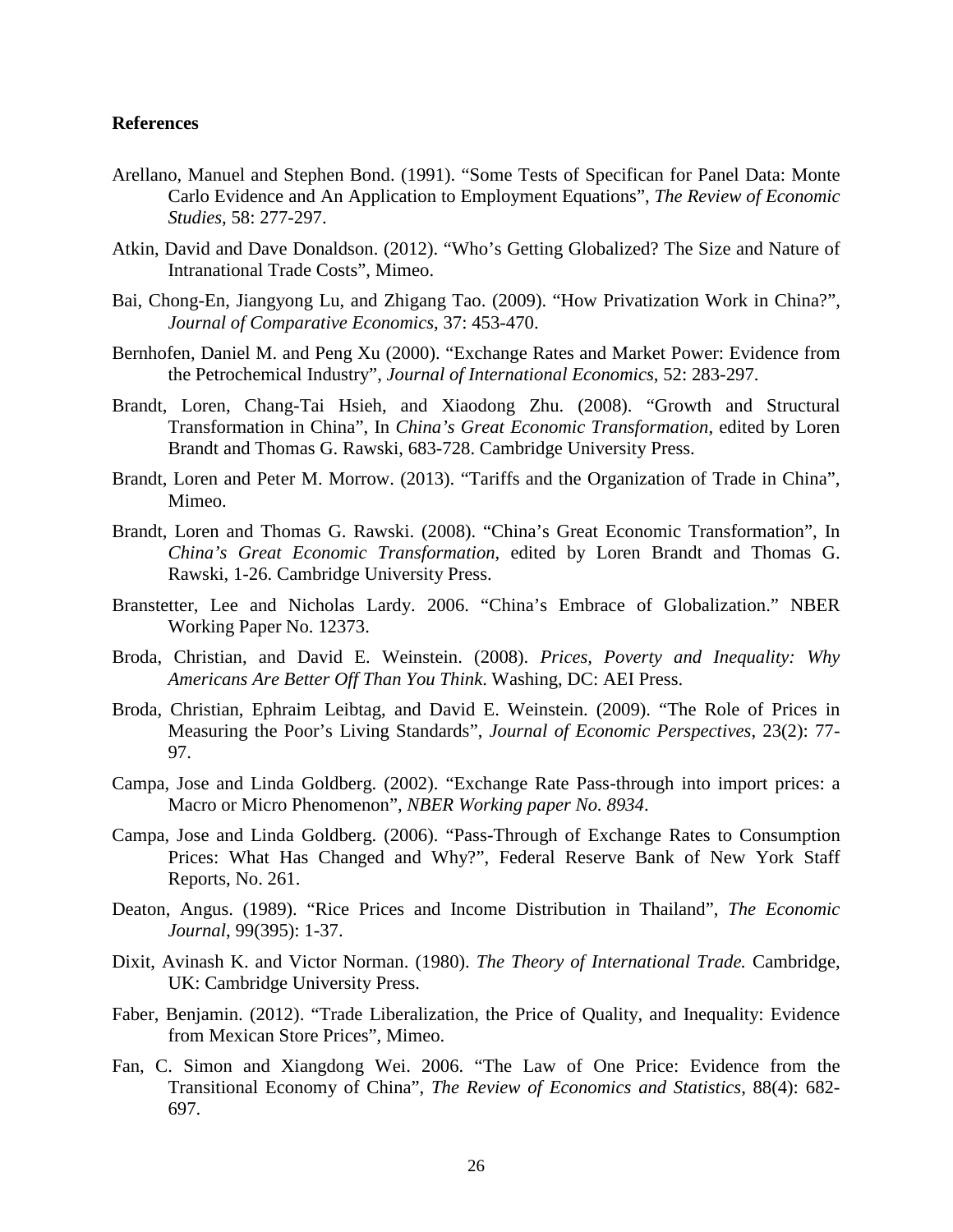- Feenstra, Robert C. (1989). "Symmetric Pass-Through of Tariffs and Exchange Rates Under Imperfect Competition: An Empirical Test", *Journal of International Economics,* 27: 25- 45.
- Feenstra, Robert C. (1995). "Estimating the Effects of Trade Policy", *Handbook of International Economics* Volume III, 1554-95.
- Goldberg, Pinelopi Koujianou and Michael M. Knetter. (1997). "Good Prices and Exchange Rates: What Have We Learned?", *Journal of Economic Literature*, 35(3): 1243-72.
- Goldberg, Pinelopi Koujianou and Nina Pavcnik. (2003). "The Response of the Informal Sector to Trade Liberalization", *Journal of Development Economics*, 72: 463-496.
- Goldberg, Pinelopi Koujianou, and Nina Pavcnik. (2007). "Distributional Effects of Globalization in Developing Countries", *Journal of Economic Literature*, 45(1): 39-82.
- Gron, Anne and Deborah L. Swenson. (1996) "Incomplete Exchange-Rate Pass-Through and Imperfect Competition: The Effect of Local Production", *American Economic Review Papers and Proceedings,* 86(2): 71-76.
- Han, Jun. (2006). "A Cohort Analysis of Wage Structure and Participation during Economic Transition in Urban China", Ph.D. thesis, Chinese University of Hong Kong.
- Han, Jun, Runjuan Liu, and Junsen Zhang. (2012). "Globalization and Wage Inequality: Evidence from Urban China", *Journal of International Economics* 87 (2): 288-297.
- Hanson, Gordon H. (2007). "Globalization, Labor Income, and Poverty in Mexico." In *Globalization and Poverty*, ed. A. Harrison. Chicago: University of Chicago Press; Washington, D.C.: Brookings Institution Press.
- Hasan, Rana, Devashish Mitra and Beyza Ural. "Trade Liberalization, Labor Market Institutions and Poverty Reduction: Evidence from Indian States," *India Policy Forum*, 3(1), 2007, 71-122.
- Helpman, Elhanan, Oleg Itskhoki, Marc-Andreas Muendler, and Stephen Redding. 2013. "Trade and Inequality: From Theory to Estimation", Mimeo.
- Jin, Hehui and Yingyi Qian. (1998). "Public Versus Private Ownership of Firms: Evidence from Rural China", *Quarterly Journal of Economics,* 113 (3): 773-808.
- Lee, Jaewoo. (1997). "The Response of Exchange Rate Pass-Through to Market Concentration in A Small Economy: The Evidence from Korea", *The Review of Economics and Statistics*, 79(1): 142-145.
- Loo, Becky P.Y. (2004). "Telecommunications reforms in China: towards an analytical framework", *Telecommunications Policy*, 28 (9-10): 697–714.
- McCaig, Brian. 2011. "Exporting out of poverty: Provincial poverty in Vietnam and U.S. market access", *Journal of International Economics*, 85(1): 102-113.
- Mileva, Elitza. (2007). "Using Arellano-Bond Dynamic Panel GMM Estimators in Stata", Mimeo.
- Mok, Ka-Ho. (2005). "Globalization and Educational Restructuring: University Merging and Changing Governance in China", *Higher Education*, 50: 57-88.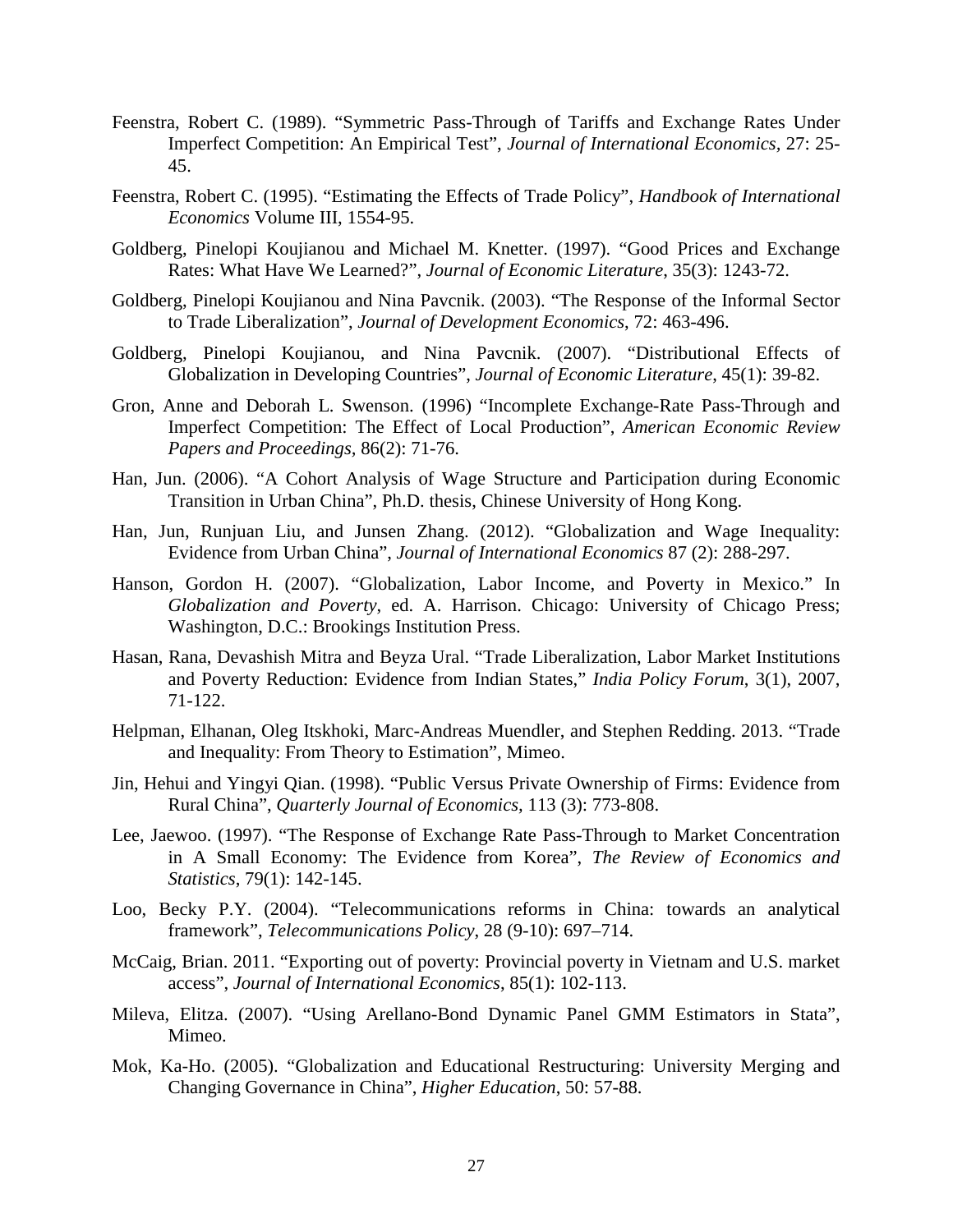- Naughton, Barry. (1994). "What Is Distinctive about China's Economic Transition? State Enterprise Reform and Overall System Transformation", *Journal of Comparative Economics,* 18(3): 470–490.
- Nicita, Alessandro. (2009). "The Price Effect of Tariff Liberalization: Measuring the Impact on Household Welfare", *Journal of Development Economics*, 89(1): 19-27.
- Park, Seung Ho, Shaomin Li and David K Tse. (2006) "Market Liberalization and Firm Performance During China's Economic Transition", *Journal of International Business Studies* 37: 127–147.
- Porto, Guido. (2006). "Using Survey Data to Assess the Distributional Effects of Trade Policy", *Journal of International Economics*, 70(1): 140-160.
- Seshan, Ganesh. (2005). "The Impact of Trade Liberalization on Household Welfare in a Developing Country with Imperfect Labor Markets", *World Bank Policy Research Paper*, No. 3541.
- Szamosszegi, Andrew and Cole Kyle. (2011). *An Analysis of State-owned Enterprises and State Capitalism in China*, US-China Economic and Security Review Commission.
- Topalova, Petia. (2010). "Factor Immobility and Regional Impacts of Trade Liberalization: Evidence on Poverty from India", *American Economic Journal: Applied Economics*, 2(4): 1–41.
- Ural Marchand, Beyza. (2012). "Tariff Pass-Through and the Effect of Trade Liberalization on Household Welfare", *Journal of Development Economics*, 99(2): 265-281.
- United Nations. (2012). *A Practical Guide to Trade Policy Analysis*. United Nations Publication.
- Verhoogen, Eric. (2008). "Trade, Quality Upgrading and Wage Inequality in the Mexican Manufacturing Sector", *Quarterly Journal of Economics*, 123(2): 489-530.
- Winters, Alan L., Neil McCulloch, and Andrew McKay. (2004). "Trade Liberalization and Poverty: The Evidence So Far", *Journal of Economic Literature*, 42: 72-115.
- Zhu, Susan Chun and Daniel Trefler. (2005). "Trade and Inequality in Developing Countries: A General Equilibrium Analysis", *Journal of International Economics*, 65: 21-48.
- Zhu, Xiaodong. (2012). "Understanding China's Growth: Past, Present, and Future", *Journal of Economic Perspectives*, 26(4): 103-124.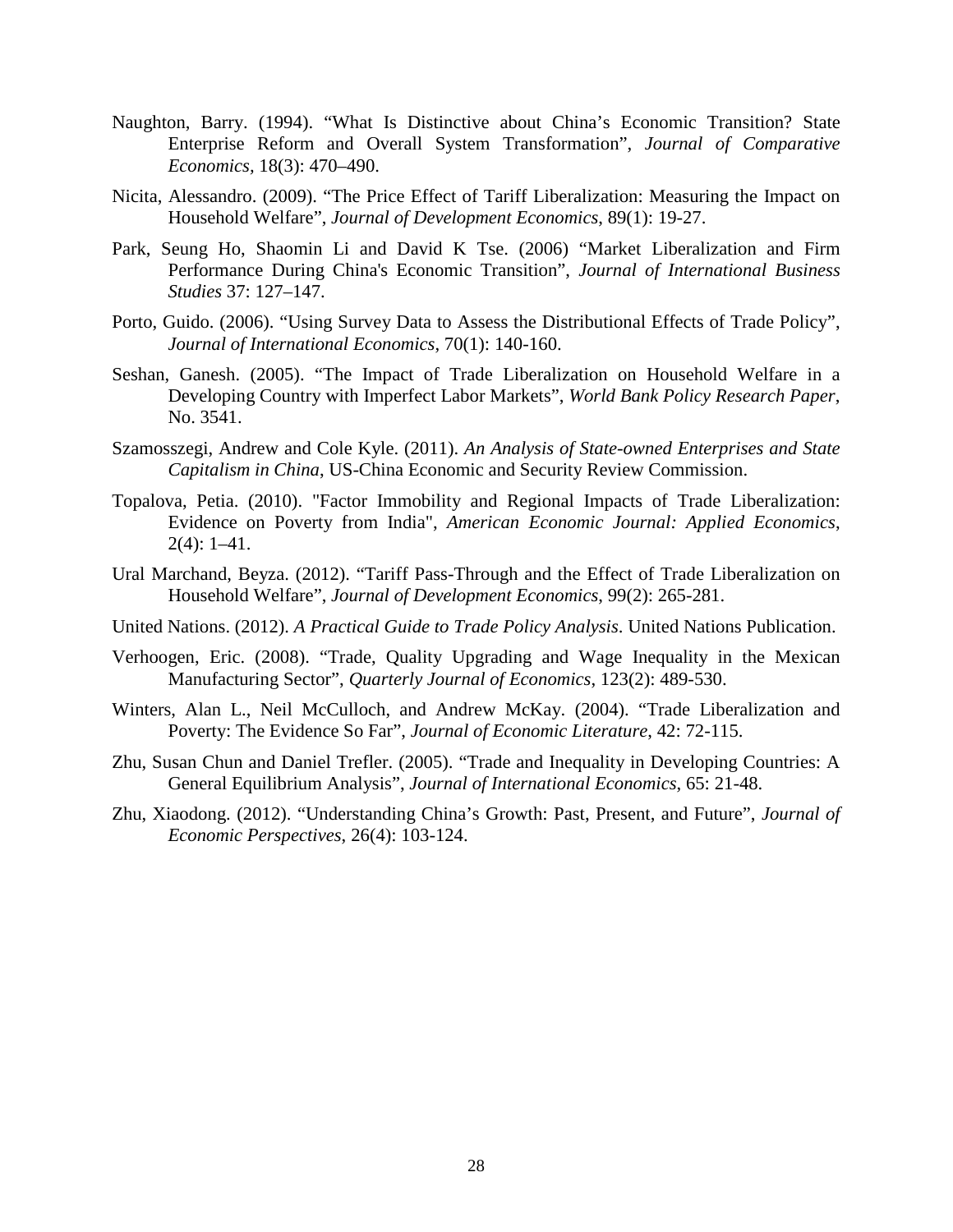

**Figure 1: Average Tariff Rates for Major Tradable Goods**

*Notes:* This figure presents the average Chinese effective tariff rates for three major tradable goods for years 1992-2008. Tariff rates at the 4-digit SITC level are extracted from WITS and then aggregated to the three major categories of tradable goods using the concordance provided in Appendix Table 1. Import values are used as the weight for the aggregation.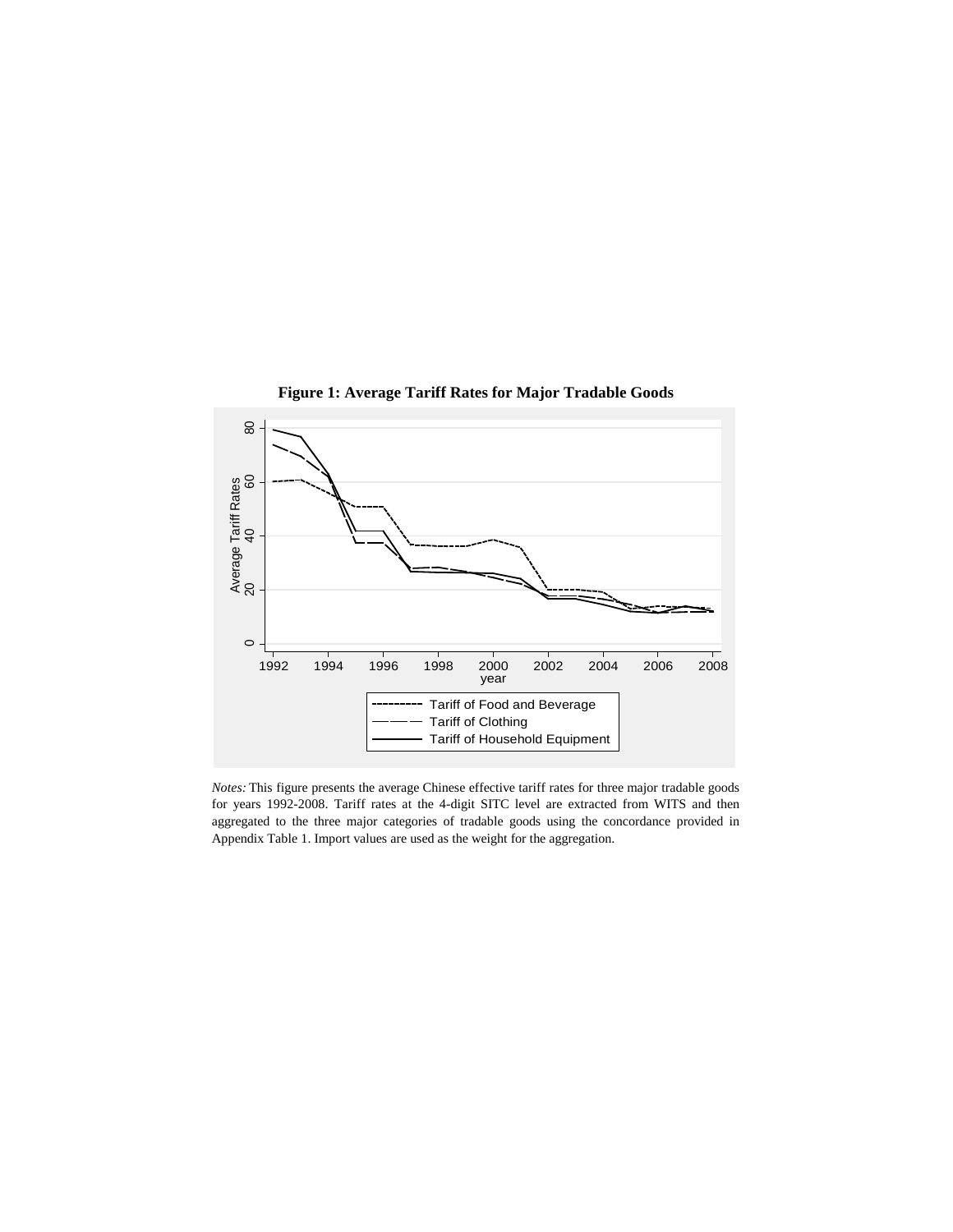

**Figure 2: The Relative Size of The Private Sector in Chinese Cities 1992-2008**

*Notes:* This figure presents the relative size of the private sector in urban China for years 1992- 2008. The share of the private sector employment is calculated at the city-year level using the Chinese Urban Household Survey data.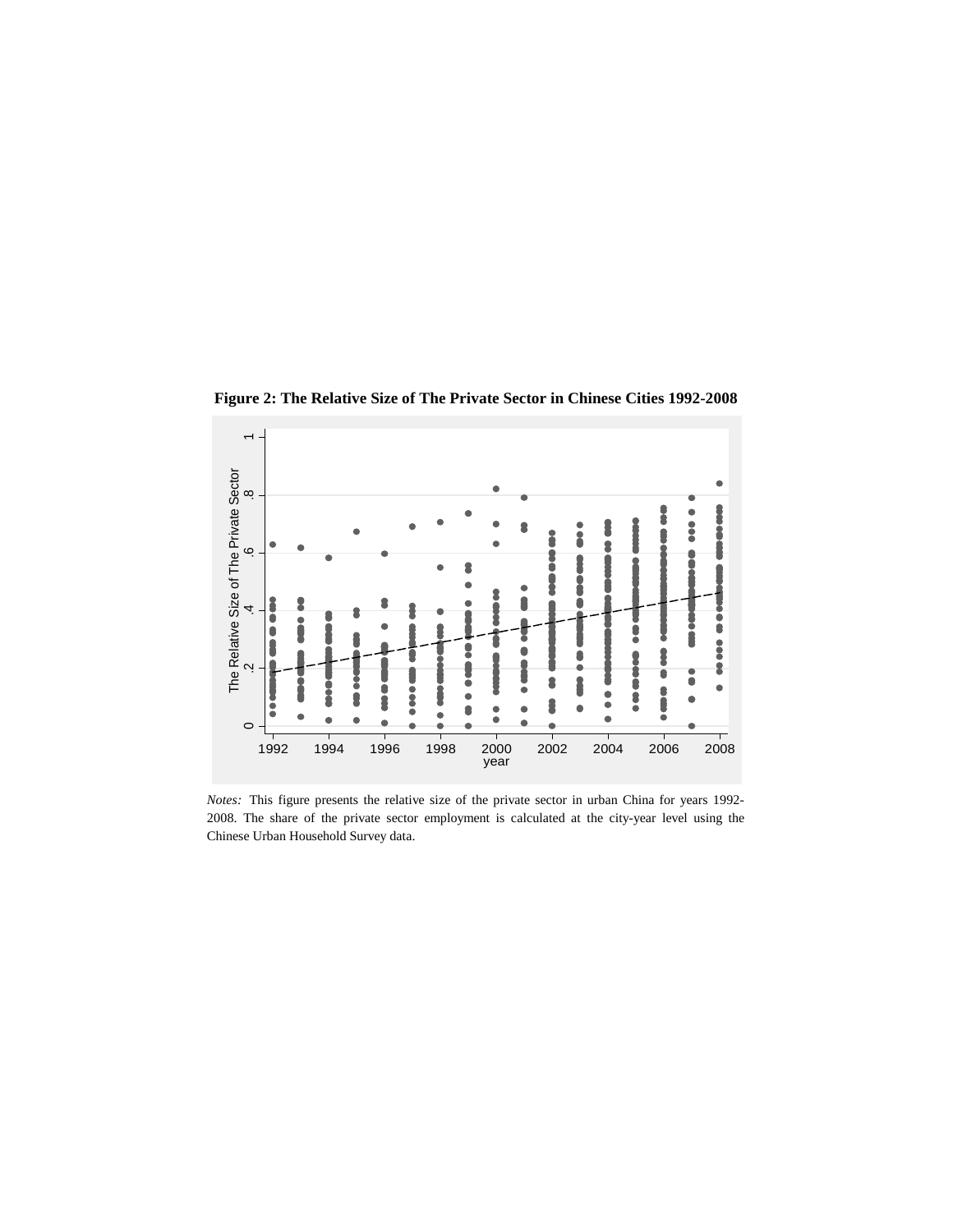

**Figure 3: The Consumption Effect of Trade Liberalization (WTO Accession) in Urban China**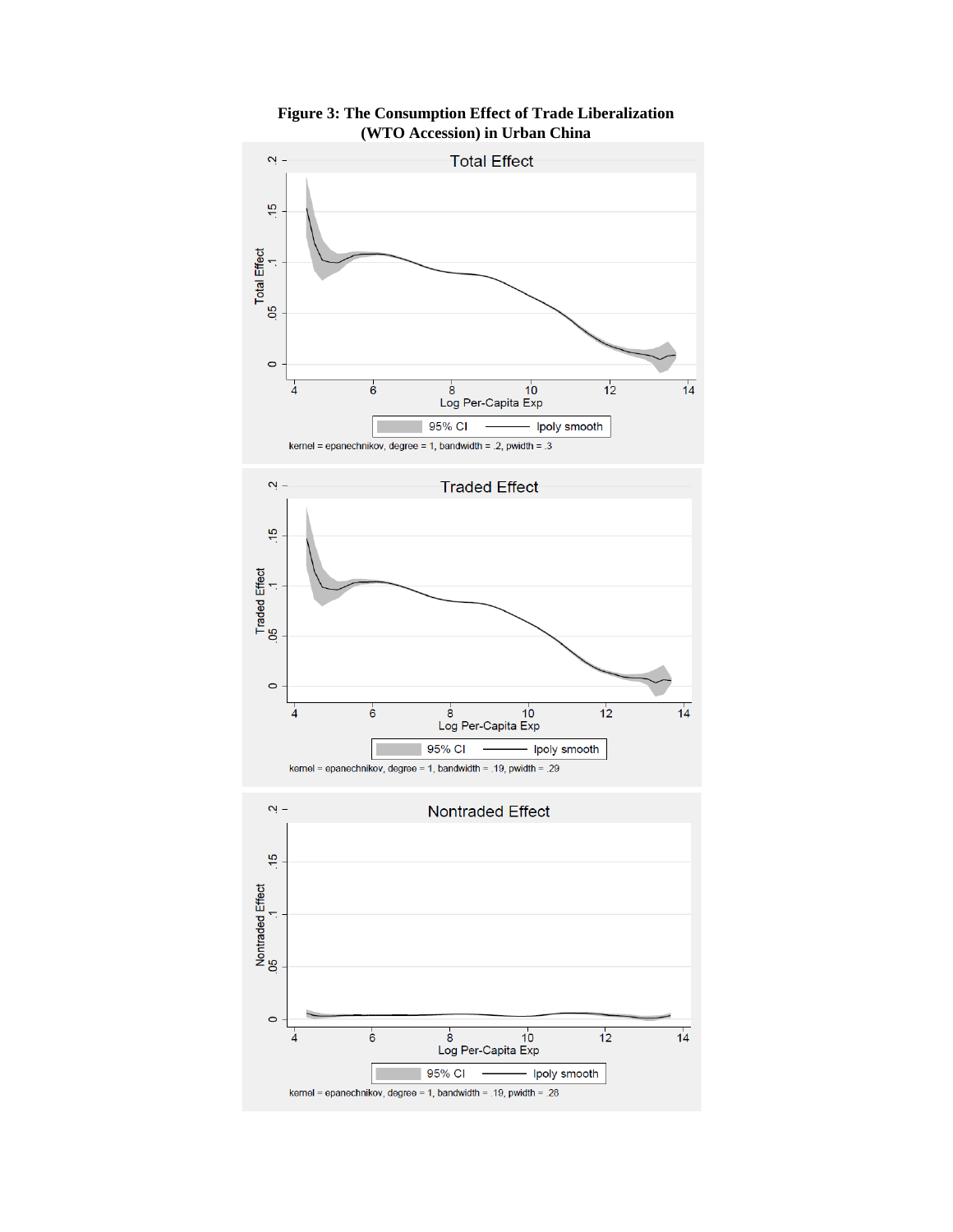| <b>VARIABLES</b>                                       | (1)                         | (2)                               | (3)             | (4)                   |
|--------------------------------------------------------|-----------------------------|-----------------------------------|-----------------|-----------------------|
| Tariff                                                 | $0.311***$                  | $0.206***$                        | $0.311***$      | $0.162***$            |
| Tariff × Private Sector                                | (0.010)                     | (0.025)<br>$0.292***$             | (0.010)         | (0.034)<br>$0.413***$ |
| Private Sector                                         |                             | (0.063)<br>$-0.906***$<br>(0.178) |                 | (0.087)               |
| <b>World Price</b>                                     | $0.224***$                  | $0.223***$                        | $0.224***$      | $0.223***$            |
| City GDP                                               | (0.004)<br>0.017<br>(0.036) | (0.004)<br>0.014<br>(0.036)       | (0.004)         | (0.004)               |
| <b>City Fixed Effects</b><br><b>Year Fixed Effects</b> | Yes<br>Yes                  | Yes<br>Yes                        |                 |                       |
| <b>Commodity Trends</b><br>City-Year Fixed Effects     | Yes                         | Yes                               | Yes<br>Yes      | Yes<br>Yes            |
| Observations<br>R-squared                              | 18,972<br>0.628             | 18,945<br>0.629                   | 18,972<br>0.631 | 18,945<br>0.632       |

**Table 1: Imperfect Tariff Pass-Through and the Size of the Private Sector**

*Notes:* The dependent variable is the logarithm of domestic consumer prices of goods *i* at city *c* in year *t* . Estimated coefficients are reported with robust standard errors, clustered at the city level, in parentheses. \*\*\*, \*\*, \* indicates statistical significance at the 10, 5, and 1 percent, respectively.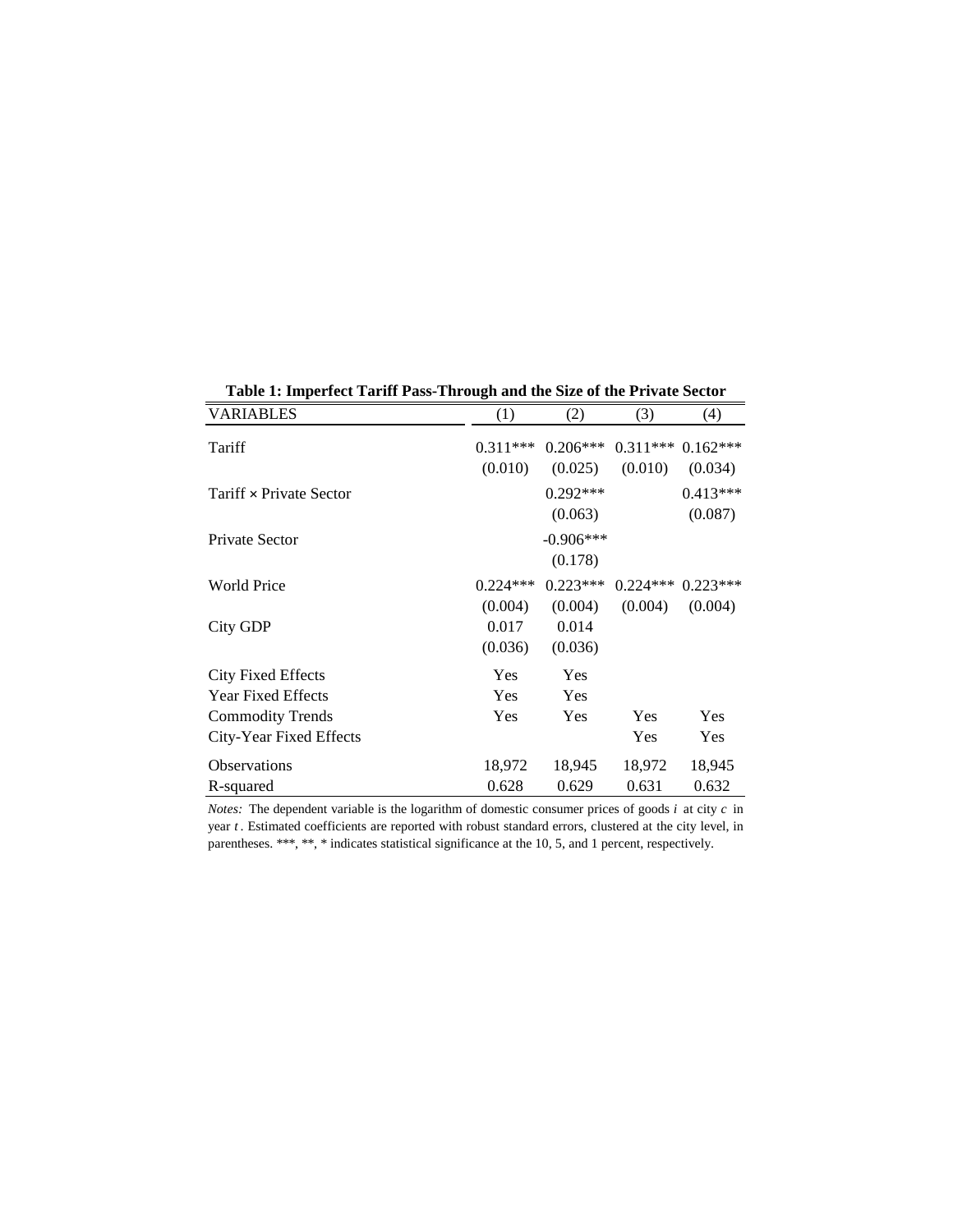|                           |                             | <b>Inland Cities</b>        |                       |                  |                                |                                |                       |                       |
|---------------------------|-----------------------------|-----------------------------|-----------------------|------------------|--------------------------------|--------------------------------|-----------------------|-----------------------|
| <b>VARIABLES</b>          | (1)                         | (2)                         | (3)                   | (4)              | (5)                            | (6)                            | (7)                   | (8)                   |
| Tariff                    | $0.295***$<br>(0.012)       | $0.109***$<br>(0.037)       | $0.295***$<br>(0.012) | 0.031<br>(0.044) | $0.344***$<br>(0.015)          | $0.293***$<br>(0.027)          | $0.344***$<br>(0.015) | $0.256***$<br>(0.032) |
| Tariff × Private Sector   |                             | $0.452***$                  |                       | $0.643***$       |                                | $0.202*$                       |                       | $0.344***$            |
|                           |                             | (0.101)                     |                       | (0.118)          |                                | (0.103)                        |                       | (0.111)               |
| Private Sector            |                             | $-1.260***$                 |                       |                  |                                | $-0.912***$                    |                       |                       |
|                           |                             | (0.277)                     |                       |                  |                                | (0.209)                        |                       |                       |
| <b>World Price</b>        | $0.227***$                  | $0.226***$                  | $0.227***$            | $0.225***$       | $0.218***$                     | $0.218***$                     | $0.218***$            | $0.217***$            |
| City GDP                  | (0.005)<br>0.041<br>(0.034) | (0.005)<br>0.037<br>(0.038) | (0.005)               | (0.005)          | (0.006)<br>$-0.013$<br>(0.070) | (0.006)<br>$-0.016$<br>(0.065) | (0.006)               | (0.006)               |
| <b>City Fixed Effects</b> | Yes                         | Yes                         |                       |                  | Yes                            | Yes                            |                       |                       |
| <b>Year Fixed Effects</b> | Yes                         | Yes                         |                       |                  | Yes                            | Yes                            |                       |                       |
| <b>Commodity Trends</b>   | Yes                         | Yes                         | Yes                   | Yes              | Yes                            | Yes                            | Yes                   | Yes                   |
| City-Year Fixed Effects   |                             |                             | Yes                   | Yes              |                                |                                | Yes                   | Yes                   |
| <b>Observations</b>       | 12,755                      | 12,728                      | 12,755                | 12,728           | 6,217                          | 6,217                          | 6,217                 | 6,217                 |
| R-squared                 | 0.643                       | 0.644                       | 0.646                 | 0.647            | 0.592                          | 0.593                          | 0.595                 | 0.595                 |

**Table 2: Imperfect Tariff Pass-Through and the Size of the Private Sector for Coastal and Inland Cities**

*Notes:* The dependent variable is the logarithm of domestic consumer prices of goods *i* at city *c* in year *t* . Estimated coefficients are reported with robust standard errors, clustered at the city level, in parentheses. \*\*\*, \*\*, \* indicates statistical significance at the 10, 5, and 1 percent, respectively.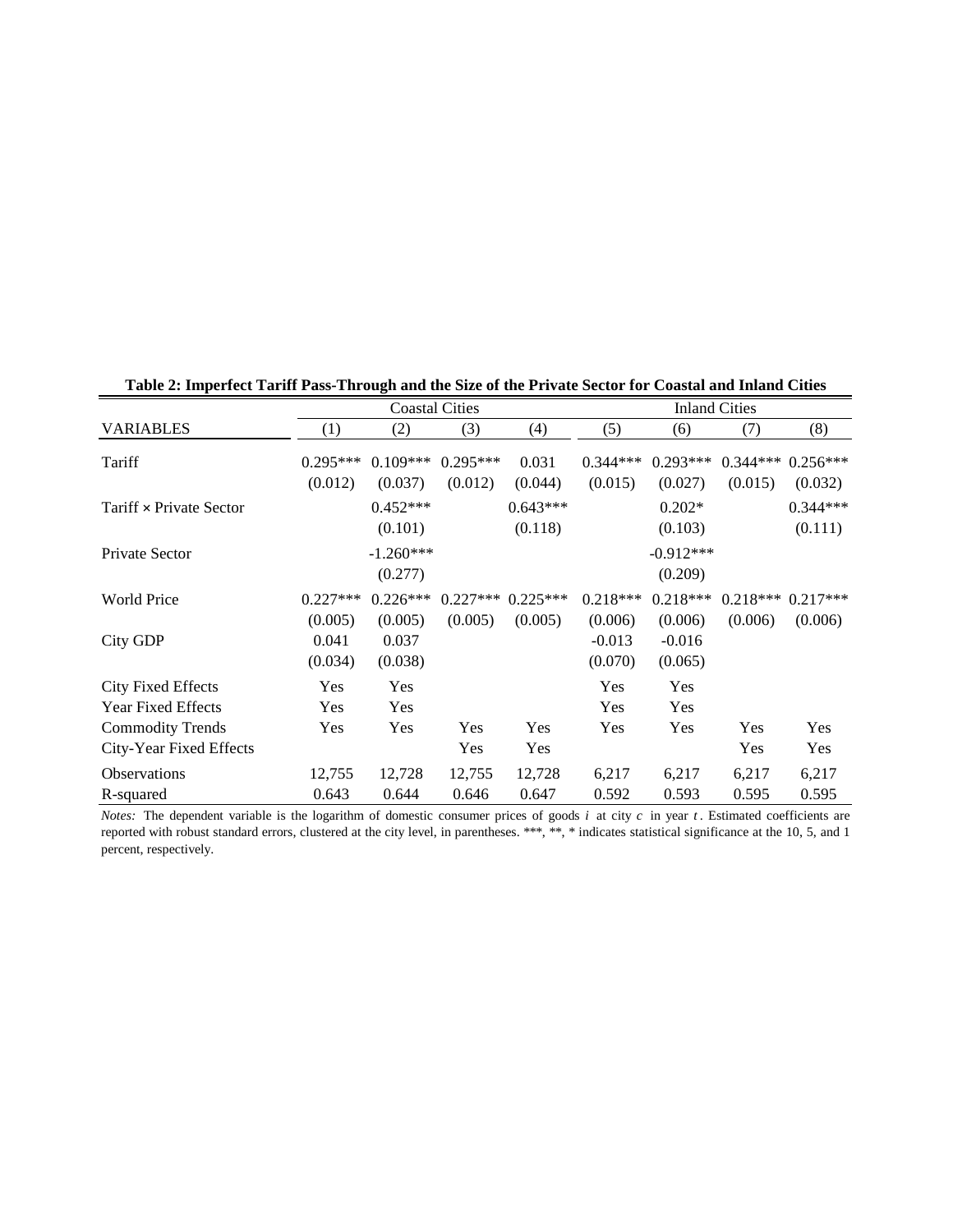|                                  | Food and Beverage           |                                                        |                 | Clothing              |                             |                             |                | Household Equipment           |                                |                                |                |                                             |
|----------------------------------|-----------------------------|--------------------------------------------------------|-----------------|-----------------------|-----------------------------|-----------------------------|----------------|-------------------------------|--------------------------------|--------------------------------|----------------|---------------------------------------------|
| <b>VARIABLES</b>                 | (1)                         | (2)                                                    | (3)             | (4)                   | (5)                         | (6)                         | (7)            | (8)                           | (9)                            | (10)                           | (11)           | (12)                                        |
| Tariff                           | (0.008)                     | $0.180***$ $0.107***$ $0.180***$ $0.094***$<br>(0.022) | (0.009)         | (0.029)               | $1.290***$<br>(0.061)       | $1.347***$<br>(0.095)       | (0.072)        | $.287***$ 2.169***<br>(0.193) | $0.607***$<br>(0.045)          | (0.114)                        | (0.051)        | $0.441***$ $0.618***$ $0.434***$<br>(0.144) |
| Tariff × Private Sector          |                             | $0.202***$<br>(0.049)                                  |                 | $0.239***$<br>(0.070) |                             | $-0.159$<br>(0.215)         |                | $-2.442***$<br>(0.414)        |                                | $0.421*$<br>(0.225)            |                | $0.486*$<br>(0.291)                         |
| Private Sector                   |                             | $-0.619***$<br>(0.152)                                 |                 |                       |                             | 0.441<br>(0.658)            |                |                               |                                | $-1.930***$<br>(0.715)         |                |                                             |
| <b>World Price</b>               | $0.028***$                  | $0.028***$                                             |                 | $0.028***0.028***$    | $0.307***$                  | $0.307***$                  |                | $0.307***$ 0.299***           | $0.435***$                     |                                |                | $0.433***$ $0.439***$ $0.436***$            |
| <b>City GDP</b>                  | (0.005)<br>0.027<br>(0.034) | (0.005)<br>0.025<br>(0.033)                            | (0.005)         | (0.005)               | (0.005)<br>0.006<br>(0.058) | (0.005)<br>0.011<br>(0.053) | (0.006)        | (0.006)                       | (0.017)<br>$-0.060$<br>(0.079) | (0.017)<br>$-0.054$<br>(0.081) | (0.019)        | (0.020)                                     |
| <b>City Fixed Effects</b>        | Yes                         | Yes                                                    |                 |                       | Yes                         | Yes                         |                |                               | Yes                            | Yes                            |                |                                             |
| <b>Year Fixed Effects</b>        | Yes                         | Yes                                                    |                 |                       | Yes                         | Yes                         |                |                               | Yes                            | Yes                            |                |                                             |
| <b>Commodity Trends</b>          | Yes                         | Yes                                                    | Yes             | Yes                   | Yes                         | Yes                         | Yes            | Yes                           | Yes                            | Yes                            | Yes            | Yes                                         |
| City-Year Fixed Effects          |                             |                                                        | Yes             | Yes                   |                             |                             | Yes            | Yes                           |                                |                                | Yes            | Yes                                         |
| <b>Observations</b><br>R-squared | 12,694<br>0.156             | 12,676<br>0.157                                        | 12,694<br>0.161 | 12,676<br>0.162       | 2,197<br>0.881              | 2,194<br>0.882              | 2,197<br>0.900 | 2,194<br>0.903                | 4,081<br>0.426                 | 4,075<br>0.428                 | 4,081<br>0.483 | 4,075<br>0.483                              |

**Table 3: Imperfect Tariff Pass-Through and the Size of the Private Sector for Major Tradable Goods**

*Notes:* The dependent variable is the logarithm of domestic consumer prices. Estimated coefficients are reported with robust standard errors, clustered at the city level, in parentheses. \*\*\*, \*\*, \* indicates statistical significance at the 10, 5, and 1 percent, respectively.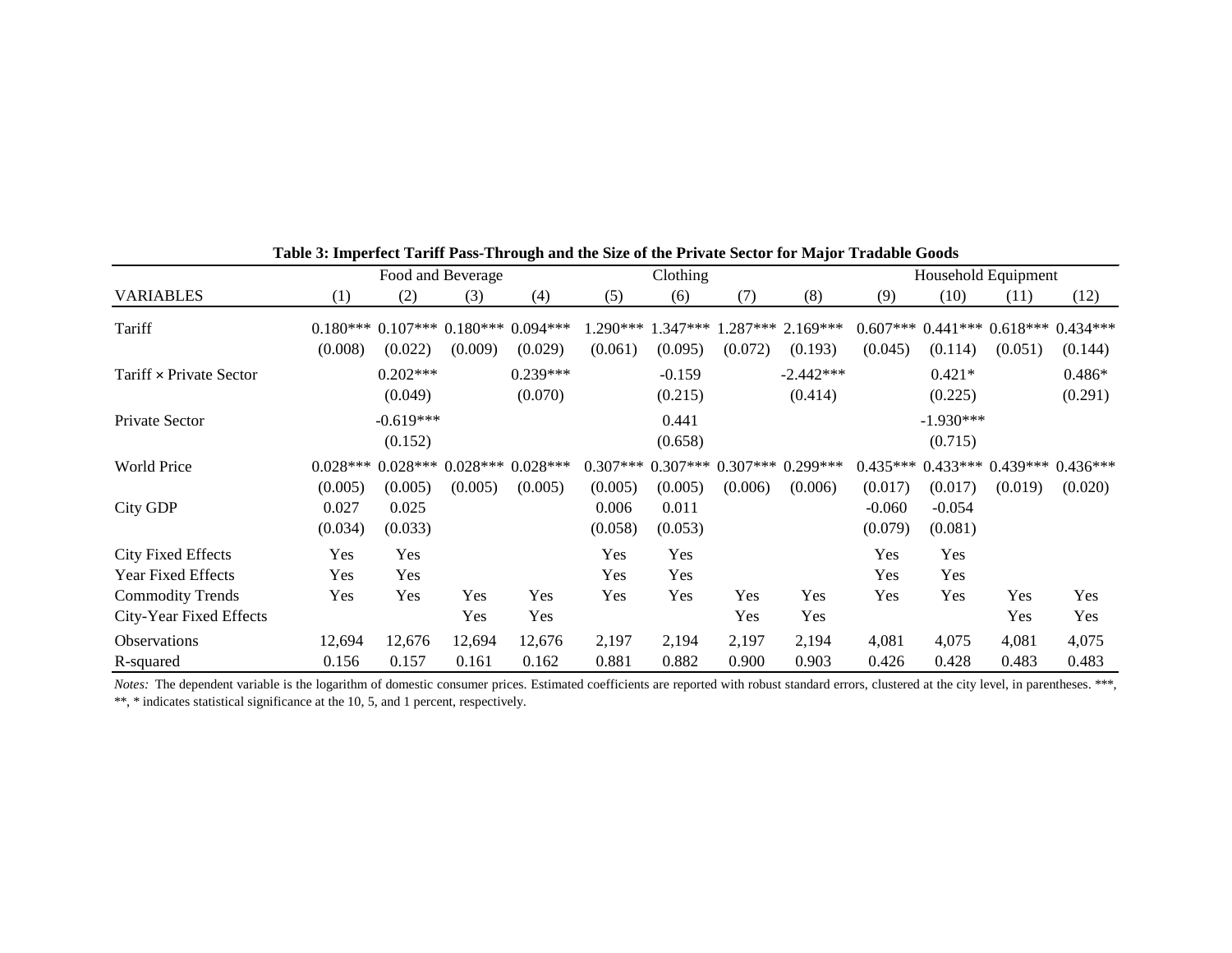|      |         |          | Tradable |                    |         | Nontradable                                             |         |         |
|------|---------|----------|----------|--------------------|---------|---------------------------------------------------------|---------|---------|
|      |         | Food and |          | Household          |         |                                                         |         |         |
| Year | All     | Beverage |          | Clothing Equipment |         | Transport and<br>Health Communication Education Housing |         |         |
| 1998 | 99.3    | 97.0     | 100.1    | 98.4               | 102.5   | 95.5                                                    | 97.8    | 104.6   |
|      | (1.249) | (1.953)  | (2.339)  | (1.461)            | (3.426) | (3.752)                                                 | (3.662) | (6.840) |
| 1999 | 98.9    | 97.9     | 96.9     | 96.3               | 98.1    | 94.1                                                    | 99.0    | 103.1   |
|      | (1.815) | (4.116)  | (5.230)  | (3.580)            | (7.868) | (4.767)                                                 | (3.979) | (3.329) |
| 2000 | 100.5   | 98.9     | 97.6     | 96.8               | 98.1    | 94.4                                                    | 99.4    | 106.1   |
|      | (1.956) | (3.819)  | (5.346)  | (3.407)            | (8.011) | (4.515)                                                 | (4.246) | (4.035) |
| 2001 | 99.7    | 101.0    | 97.1     | 97.0               | 95.7    | 98.6                                                    | 101.2   | 101.8   |
|      | (1.712) | (3.174)  | (5.636)  | (3.454)            | (6.588) | (3.308)                                                 | (4.463) | (3.164) |
| 2002 | 99.9    | 101.8    | 96.7     | 96.7               | 95.8    | 98.2                                                    | 100.3   | 102.4   |
|      | (1.687) | (2.825)  | (5.561)  | (3.361)            | (6.562) | (3.282)                                                 | (4.530) | (2.979) |
| 2003 | 101.0   | 104.3    | 95.6     | 95.9               | 98.5    | 97.1                                                    | 100.6   | 103.7   |
|      | (1.717) | (3.932)  | (7.315)  | (5.224)            | (6.342) | (3.112)                                                 | (4.854) | (4.003) |
| 2004 | 102.8   | 107.6    | 98.1     | 98.2               | 99.3    | 98.3                                                    | 100.6   | 103.0   |
|      | (1.240) | (3.314)  | (3.674)  | (2.670)            | (3.098) | (1.947)                                                 | (2.450) | (2.247) |
| 2005 | 101.4   | 103.0    | 97.6     | 99.5               | 99.3    | 98.8                                                    | 101.4   | 103.7   |
|      | (0.821) | (1.830)  | (3.780)  | (2.236)            | (1.651) | (1.563)                                                 | (3.393) | (2.380) |
| 2006 | 102.2   | 104.6    | 99.1     | 101.4              | 101.7   | 99.7                                                    | 99.1    | 103.1   |
|      | (1.864) | (4.760)  | (2.906)  | (2.225)            | (2.112) | (1.858)                                                 | (1.634) | (3.156) |
| 2007 | 104.7   | 111.9    | 98.6     | 101.8              | 101.9   | 99.2                                                    | 99.2    | 104.7   |
|      | (1.316) | (3.192)  | (2.733)  | (1.965)            | (2.018) | (1.492)                                                 | (1.454) | (1.961) |
| 2008 | 105.0   | 113.0    | 96.1     | 102.5              | 103.4   | 98.3                                                    | 99.3    | 104.5   |
|      | (0.843) | (2.154)  | (4.480)  | (2.119)            | (2.359) | (2.006)                                                 | (1.548) | (2.045) |

**Table 4: Average Price Indics in Urban China 1998-2008**

*Notes:* This table reports the average Consumer Price Indices of the main categories of comsumption goods (both tradable and nontradable goods) across 56 cities in our sample. The reference year for calculating price indics is last year (i.e., last year=100). The price index data is extracted from various volumes of provincial statistical yearbooks.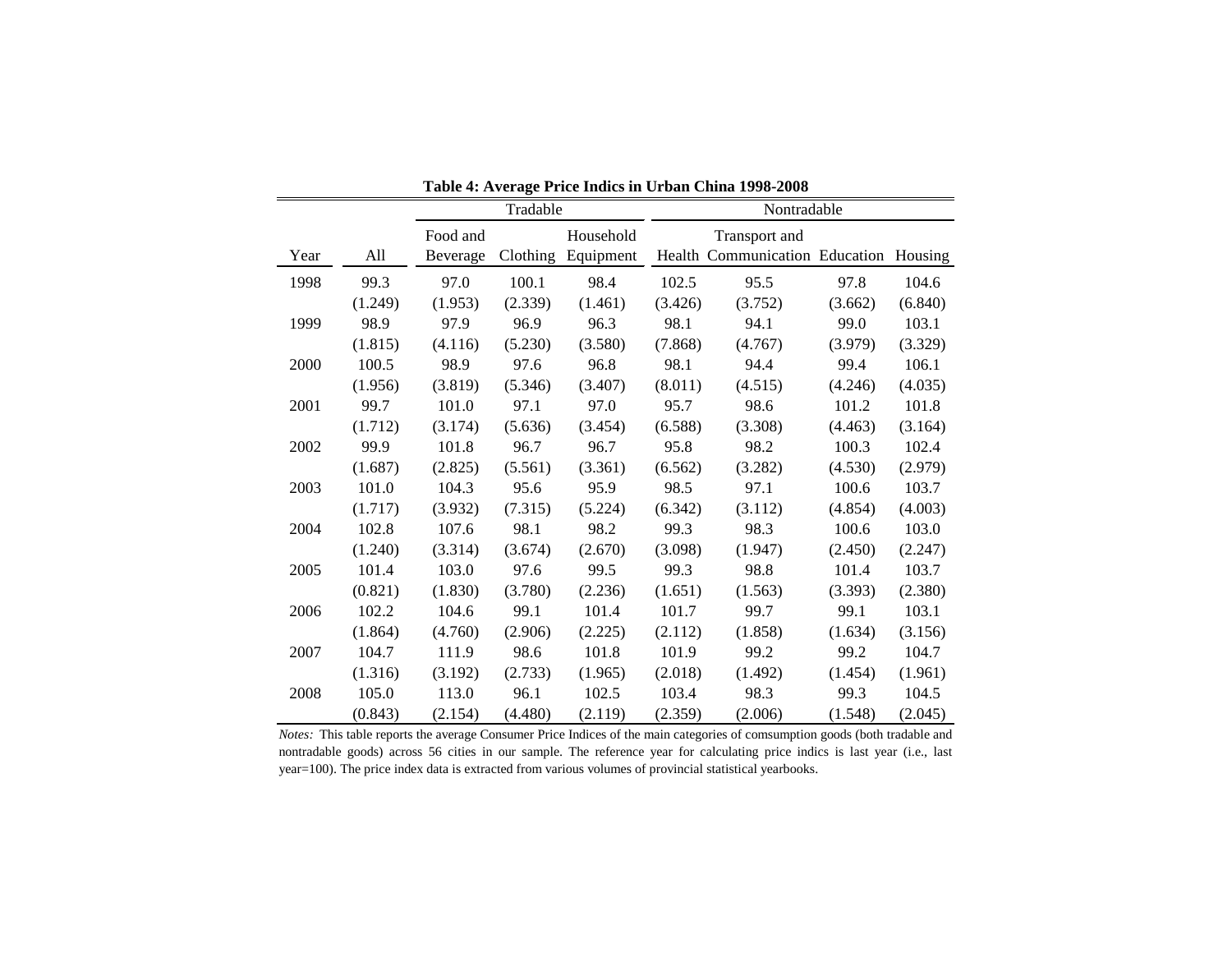|                           | Health      |            |          | Transport and<br>Communications |          | Education  | Housing    |            |  |
|---------------------------|-------------|------------|----------|---------------------------------|----------|------------|------------|------------|--|
|                           | (1)         | (1')       | (2)      | (2')                            | (3)      | (3')       | (4)        | (4)        |  |
|                           |             |            |          |                                 |          |            |            |            |  |
| Food and Beverages        | $-0.313***$ | $-0.139*$  | 0.030    | $-0.137***$                     | 0.154    | 0.106      | $0.231***$ | $0.376***$ |  |
|                           | (0.098)     | (0.082)    | (0.056)  | (0.040)                         | (0.101)  | (0.081)    | (0.045)    | (0.041)    |  |
| Clothing                  | $0.252*$    | 0.122      | $-0.000$ | 0.049                           | $-0.035$ | $-0.092$   | $-0.079$   | $-0.066$   |  |
|                           | (0.143)     | (0.111)    | (0.057)  | (0.049)                         | (0.089)  | (0.067)    | (0.047)    | (0.050)    |  |
| Household Equipment       | 0.282       | 0.086      | $0.180*$ | $0.283***$                      | 0.055    | 0.087      | 0.058      | $-0.082$   |  |
|                           | (0.180)     | (0.100)    | (0.099)  | (0.070)                         | (0.115)  | (0.108)    | (0.080)    | (0.066)    |  |
| L.Dependent Variable      |             | $0.616***$ |          | $0.316***$                      |          | $0.448***$ |            | $0.106***$ |  |
|                           |             | (0.042)    |          | (0.052)                         |          | (0.049)    |            | (0.035)    |  |
| <b>City Fixed Effects</b> | Yes         |            | Yes      |                                 | Yes      |            | Yes        |            |  |
| <b>Year Fixed Effects</b> | Yes         | Yes        | Yes      | Yes                             | Yes      | Yes        | Yes        | Yes        |  |
| City Trend                | Yes         | Yes        | Yes      | Yes                             | Yes      | Yes        | Yes        | Yes        |  |
| <b>Observations</b>       | 616         | 504        | 616      | 504                             | 616      | 504        | 616        | 504        |  |
| R-squared                 | 0.583       |            | 0.397    |                                 | 0.358    |            | 0.324      |            |  |

**Table 5: The Responses of the Prices of Non-tradable Goods in Urban China**

*Notes:* Specifications (1)-(4) are estimated in price levels. Specifications (1')-(4') are estimated in first differences using Arellano-Bond estimation method. Estimated coefficients are reported with robust standard errors, clustered at the city level, in parentheses. \*\*\*, \*\*, \* indicates statistical significance at the 10, 5, and 1 percent, respectively.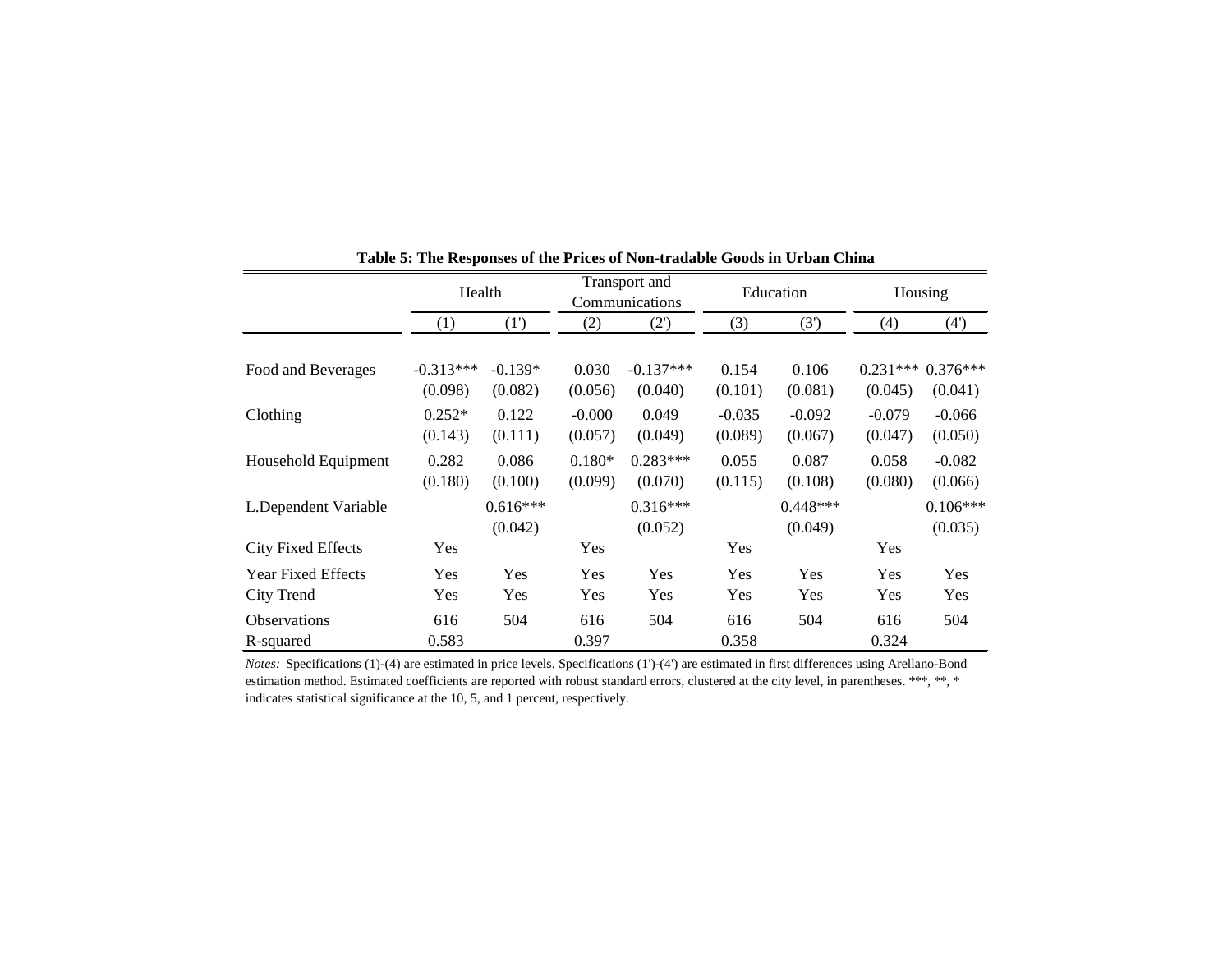**Table 6: The Consumption Effects of Trade Liberalization (WTO Accession) at the City Level**

|                       | Tradable goods |                |                                        |                |                |                                                            | Non-tradable goods |                |                |                | Total consumption |                |
|-----------------------|----------------|----------------|----------------------------------------|----------------|----------------|------------------------------------------------------------|--------------------|----------------|----------------|----------------|-------------------|----------------|
|                       |                |                | Tariff pass-through Expenditure shares |                |                | Consumption effects Expenditure shares Consumption effects |                    |                |                |                | effects           |                |
| City                  | Mean           | S.D.           | Mean                                   | S.D.           | Mean           | S.D.                                                       | Mean               | S.D.           | Mean           | S.D.           | Mean              | S.D.           |
| <b>Coastal Cities</b> | 0.372          |                | 0.459                                  |                | 0.083          |                                                            | 0.225              |                | 0.005          |                | 0.088             |                |
| Beijing               | 0.310          | 0.032          | 0.452                                  | 0.155          | 0.067          | 0.024                                                      | 0.217              | 0.136          | 0.002          | 0.005          | 0.069             | 0.025          |
| Anshan                | 0.353          | 0.041          | 0.492                                  | 0.152          | 0.083          | 0.026                                                      | 0.231              | 0.128          | 0.006          | 0.006          | 0.089             | 0.027          |
| Benxi                 | 0.348          | 0.040          | 0.454                                  | 0.127          | 0.077          | 0.023                                                      | 0.209              | 0.106          | 0.004          | 0.004          | 0.081             | 0.024          |
| Chaoyang              | 0.338          | 0.038          | 0.491                                  | 0.141          | 0.080          | 0.025                                                      | 0.268              | 0.129          | 0.006          | 0.006          | 0.086             | 0.026          |
| Dalian                | 0.389          | 0.049          | 0.494                                  | 0.153          | 0.094          | 0.031                                                      | 0.206              | 0.120          | 0.004          | 0.005          | 0.098             | 0.031          |
| Dandong               | 0.369          | 0.044          | 0.473                                  | 0.143          | 0.087          | 0.028                                                      | 0.266              | 0.128          | 0.007          | 0.006          | 0.094             | 0.029          |
| Fushun                | 0.332          | 0.036          | 0.477                                  | 0.148          | 0.077          | 0.025                                                      | 0.192              | 0.118          | 0.003          | 0.004          | 0.080             | 0.026          |
| Fuxin                 | 0.393          | 0.049          | 0.467                                  | 0.140          | 0.091          | 0.029                                                      | 0.241              | 0.128          | 0.005          | 0.006          | 0.096             | 0.030          |
| Huizhou               | 0.326          | 0.035          | 0.454                                  | 0.150          | 0.072          | 0.025                                                      | 0.195              | 0.113          | 0.004          | 0.005          | 0.076             | 0.026          |
| Jinzhou               | 0.353          | 0.041          | 0.508                                  | 0.155          | 0.088          | 0.028                                                      | 0.206              | 0.119          | 0.005          | 0.005          | 0.092             | 0.030          |
| Liaoyang              | 0.382          | 0.047          | 0.498                                  | 0.152          | 0.093          | 0.030                                                      | 0.193              | 0.115          | 0.004          | 0.005          | 0.097             | 0.031          |
| Shenyang              | 0.369          | 0.044          | 0.503                                  | 0.159          | 0.090          | 0.030                                                      | 0.217              | 0.124          | 0.004          | 0.005          | 0.094             | 0.032          |
| Tieling               | 0.232          | 0.015          | 0.476                                  | 0.159          | 0.053          | 0.019                                                      | 0.212              | 0.120          | 0.002          | 0.004          | 0.056             | 0.020          |
| Yingkou               | 0.413          | 0.054          | 0.479                                  | 0.135          | 0.097          | 0.029                                                      | 0.237              | 0.126          | 0.006          | 0.008          | 0.103             | 0.030          |
|                       | 0.403          | 0.051          | 0.462                                  | 0.151          | 0.091          | 0.032                                                      | 0.208              | 0.125          | 0.004          | 0.006          | 0.095             | 0.033          |
| Hangzhou<br>Huzhou    | 0.391          | 0.049          | 0.457                                  | 0.157          | 0.087          | 0.032                                                      | 0.199              | 0.113          | 0.004          | 0.005          | 0.090             | 0.034          |
|                       | 0.450          | 0.062          | 0.431                                  | 0.148          | 0.095          | 0.035                                                      | 0.229              | 0.131          | 0.004          | 0.007          | 0.099             | 0.036          |
| Jiaxing<br>Jinhua     | 0.395          | 0.050          | 0.435                                  | 0.154          | 0.083          | 0.031                                                      | 0.215              | 0.133          | 0.004          | 0.006          | 0.087             | 0.033          |
| Lishui                | 0.342          | 0.039          | 0.424                                  | 0.142          | 0.069          | 0.026                                                      | 0.242              | 0.129          | 0.004          | 0.006          | 0.073             | 0.027          |
| Ningbo                | 0.436          | 0.059          | 0.450                                  | 0.153          | 0.096          | 0.035                                                      | 0.195              | 0.122          | 0.004          | 0.005          | 0.101             | 0.037          |
| Quzhou                | 0.359          | 0.042          | 0.440                                  | 0.154          | 0.076          | 0.029                                                      | 0.243              | 0.131          | 0.003          | 0.007          | 0.080             | 0.030          |
| Shaoxing              | 0.435          | 0.058          | 0.421                                  | 0.155          | 0.088          | 0.034                                                      | 0.210              | 0.131          | 0.004          | 0.006          | 0.092             | 0.035          |
| Taizhou               | 0.381          | 0.047          | 0.456                                  | 0.153          | 0.084          | 0.030                                                      | 0.250              | 0.145          | 0.005          | 0.007          | 0.089             | 0.031          |
| Wenzhou               | 0.358          | 0.042          | 0.470                                  | 0.159          | 0.084          | 0.030                                                      | 0.216              | 0.125          | 0.005          | 0.006          | 0.089             | 0.031          |
| Zhoushan              | 0.432          | 0.058          | 0.438                                  | 0.152          | 0.092          | 0.034                                                      | 0.197              | 0.114          | 0.004          | 0.006          | 0.096             | 0.035          |
|                       | 0.429          | 0.057          | 0.409                                  | 0.137          | 0.086          | 0.031                                                      | 0.280              | 0.150          | 0.006          | 0.007          | 0.092             | 0.031          |
| dongguan<br>Foshan    | 0.466          | 0.065          | 0.378                                  | 0.134          | 0.088          | 0.032                                                      | 0.249              | 0.133          | 0.007          | 0.007          | 0.095             | 0.034          |
| Guangzhou             | 0.356          | 0.042          | 0.451                                  | 0.159          | 0.081          | 0.030                                                      | 0.186              | 0.100          | 0.005          | 0.005          | 0.086             | 0.031          |
| Meizhou               | 0.329          | 0.036          | 0.480                                  | 0.124          | 0.080          | 0.022                                                      | 0.245              | 0.106          | 0.006          | 0.005          | 0.086             | 0.023          |
| Shantou               | 0.319          | 0.034          | 0.473                                  | 0.135          | 0.077          | 0.024                                                      | 0.235              | 0.091          | 0.006          | 0.004          | 0.083             | 0.026          |
| Shaoguan              | 0.302          | 0.030          | 0.469                                  | 0.143          | 0.071          | 0.023                                                      | 0.231              | 0.115          | 0.005          | 0.005          | 0.076             | 0.025          |
| Shenzhen              | 0.359          | 0.042          | 0.402                                  | 0.149          | 0.070          | 0.027                                                      | 0.238              | 0.125          | 0.007          | 0.007          | 0.077             | 0.028          |
| Yulin                 | 0.304          | 0.030          | 0.490                                  | 0.153          | 0.076          | 0.025                                                      | 0.200              | 0.103          | 0.004          | 0.004          | 0.080             | 0.026          |
| Zhaoqing              | 0.413          | 0.054          | 0.499                                  | 0.138          | 0.106          | 0.031                                                      | 0.256              | 0.105          | 0.008          | 0.006          | 0.114             | 0.034          |
| Zhuhai                | 0.470          | 0.066          | 0.398                                  | 0.123          | 0.093          | 0.031                                                      | 0.259              | 0.123          | 0.006          | 0.007          | 0.099             | 0.033          |
|                       |                |                |                                        |                |                |                                                            |                    |                |                |                |                   |                |
| <b>Inland Cities</b>  | 0.287          |                | 0.476                                  |                | 0.067          |                                                            | 0.214              |                | 0.003          |                | 0.071             |                |
| Chengdu               | 0.362          | 0.043          | 0.521                                  | 0.168          | 0.093          | 0.032                                                      | 0.197              | 0.123          | 0.005          | 0.006          | 0.098             | 0.033          |
| Guangyuan             | 0.337          | 0.038          | 0.512                                  | 0.143          | 0.084          | 0.025                                                      | 0.232              | 0.111          | 0.005          | 0.005          | 0.090             | 0.027          |
| Leshan                | 0.370          | 0.044          | 0.508                                  | 0.161          | 0.092          | 0.031                                                      | 0.184              | 0.109          | 0.005          | 0.005          | 0.097             | 0.032          |
| Mianyang              | 0.311          | 0.032          | 0.481                                  | 0.139          | 0.072          | 0.022                                                      | 0.230              | 0.117          | 0.004          | 0.005          | 0.076             | 0.023          |
| Nanchong              | 0.322          | 0.034          | 0.506                                  | 0.162          | 0.080<br>0.089 | 0.027                                                      | 0.181              | 0.107          | 0.003<br>0.005 | 0.004<br>0.004 | 0.084<br>0.094    | 0.029<br>0.030 |
| Neijiang              | 0.374          | 0.045<br>0.023 | 0.481<br>0.493                         | 0.144<br>0.138 | 0.065          | 0.028<br>0.019                                             | 0.213<br>0.207     | 0.106<br>0.110 | 0.002          | 0.004          | 0.067             | 0.020          |
| Panzhihua             | 0.266<br>0.423 | 0.056          | 0.502                                  | 0.149          | 0.106          | 0.034                                                      | 0.183              | 0.102          | 0.005          | 0.005          | 0.111             | 0.035          |
| Zigong<br>Luzhou      | 0.317          | 0.033          | 0.487                                  | 0.151          | 0.076          | 0.026                                                      | 0.200              | 0.114          | 0.004          | 0.005          | 0.079             | 0.027          |
|                       | 0.250          | 0.019          | 0.460                                  | 0.136          | 0.055          | 0.018                                                      | 0.201              |                | 0.003          | 0.004          | 0.058             | 0.018          |
| Ankang<br>Baoji       | 0.236          | 0.016          | 0.429                                  | 0.132          | 0.048          | 0.016                                                      | 0.241              | 0.114<br>0.115 | 0.003          | 0.004          | 0.051             | 0.017          |
|                       |                |                | 0.505                                  | 0.143          | 0.065          |                                                            | 0.190              | 0.101          | 0.003          | 0.003          | 0.068             | 0.021          |
| Hanzhong              | 0.265<br>0.184 | 0.022<br>0.005 | 0.448                                  | 0.161          | 0.039          | 0.020<br>0.015                                             | 0.175              | 0.108          | 0.002          | 0.003          | 0.040             | 0.015          |
| Shangluo              | 0.197          | 0.008          | 0.479                                  | 0.135          | 0.046          | 0.014                                                      | 0.252              | 0.126          | 0.002          | 0.003          | 0.048             | 0.015          |
| Tongchuan<br>Weinan   | 0.258          | 0.021          | 0.455                                  | 0.133          | 0.055          | 0.016                                                      | 0.233              | 0.115          | 0.003          | 0.004          | 0.057             | 0.017          |
| Xian                  | 0.294          | 0.028          | 0.458                                  | 0.141          | 0.065          | 0.021                                                      | 0.234              | 0.136          | 0.004          | 0.005          | 0.069             | 0.022          |
| Xianyang              | 0.192          | 0.007          | 0.441                                  | 0.142          | 0.040          | 0.013                                                      | 0.230              | 0.132          | 0.002          | 0.003          | 0.042             | 0.014          |
| Yanan                 | 0.207          | 0.010          | 0.397                                  | 0.136          | 0.038          | 0.013                                                      | 0.266              | 0.162          | 0.003          | 0.005          | 0.041             | 0.015          |
|                       |                |                |                                        |                |                |                                                            |                    |                |                |                |                   |                |
| All Cities            | 0.342          |                | 0.465                                  |                | $0.078\,$      |                                                            | 0.221              |                | 0.004          |                | 0.082             |                |

*Notes:* This table presents the pass-through elasticities, the average expenditure share, and the average consumption effects of trade liberalization - tariff cuts due to the WTO accession - for each of the cities in our sample. The estimates presented in this table are based on 2006 Chinese Urban Household Survey.